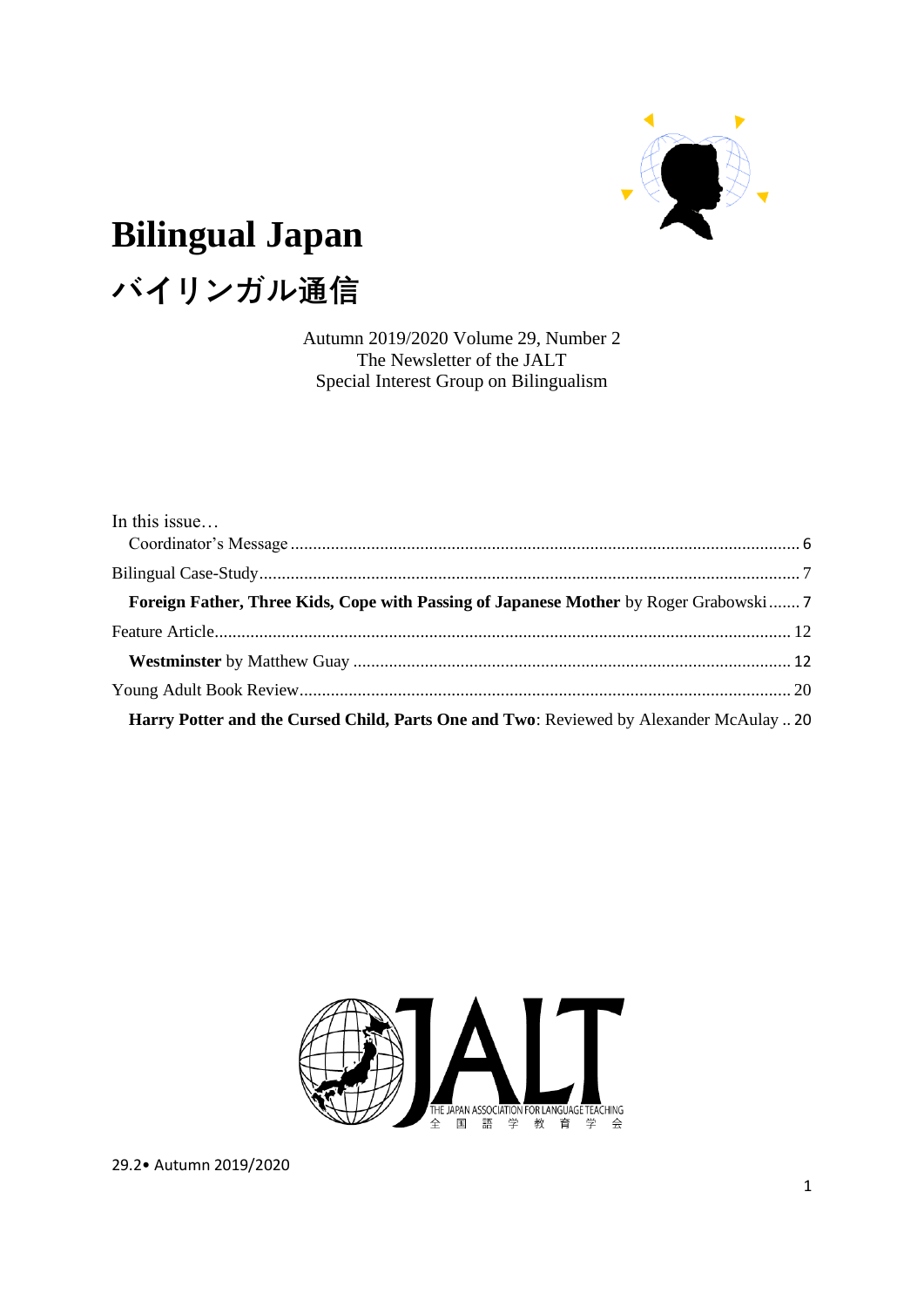# Bilingualism SIG Decision-Making Team

| Coordinator<br>会長<br>Alexandra Shaitan<br>alexshaitan@yahoo.co<br>m                     | <b>Treasurer</b><br>会計<br><b>Tim Pritchard</b><br>timnosuke@hotmai<br>1.com                       | Director of<br><b>Membership</b><br>会員書記<br><b>Blake Turnbull</b><br>blaketurnbull@hotma<br>il.com | 計画推進委員<br>Diane Lamb<br>ail.com | <b>Director of Program</b><br>dianelamb.ohiojapan@gm                                                             |  |  |
|-----------------------------------------------------------------------------------------|---------------------------------------------------------------------------------------------------|----------------------------------------------------------------------------------------------------|---------------------------------|------------------------------------------------------------------------------------------------------------------|--|--|
| <b>Publicity Officer</b><br>広報担当<br>Lauren Landsberry<br>laurenlandsberry@gma<br>il.com | Director of<br><b>Publications</b><br>広報委員長<br>Stephen M. Ryan<br>stephen05summer<br>@yahoo.com   | <b>Journal Editor</b><br>ジャーナル編集者<br>Stephen M. Ryan<br>stephen05summer<br>@yahoo.com              | Risa Hiramatsu                  | <b>Newsletter Editor</b><br>ニュースレター編集者<br>e18d1101@soka-u.jp                                                     |  |  |
| <b>Additional SIG Officers</b>                                                          |                                                                                                   |                                                                                                    |                                 |                                                                                                                  |  |  |
| Member-at-large<br>庶務委員<br>Vacant                                                       | <b>International Liaison</b><br>国際仲介委員<br>Masae Takeuchi<br>masae.takeucki@vu.edu.au              | <b>Directors of Newsletter</b><br>Distribution / 通信配<br>Sorrell Yue<br>yue079650@gmail.com         |                                 | Regular<br>Column<br>Editors/<br>通信編集員<br>Alec McAulay,<br>Ron Murphy,<br>Christie,<br>Provenzano,<br>Diane Lamb |  |  |
| <b>Website Editor</b><br>ウェブサイト編集者<br>Lance Stilp<br>lancestilp@gmail.com               | <b>Bilingjp Listowner</b><br>Bilingjp リストオーナー<br>Stephen M. Ryan<br>stephen05summer<br>@yahoo.com | York Weatherford<br>yorkweatherford@gmail.com                                                      |                                 | Proofreading:<br><b>Josh Norman</b>                                                                              |  |  |

# **Contribute to** *Bilingual Japan*

*Bilingual Japan* is the official newsletter of the Bilingualism Special Interest Group (B-SIG) of the Japan Association for Language Teaching (JALT). The purpose of this publication is to provide B-SIG members with articles and reports about bilingualism research and bilingual child-raising in Japan. *Bilingual Japan* also provides information about recent B-SIG activities.

**The content of this newsletter depends on contributions from its readers.** All SIG members and other interested parties are invited to submit articles or reports for inclusion in these pages. Start by writing about your family's experience or something about bilingual parenting that concerns you. Even if you feel that what you have to say is trivial, there is always someone who will be interested. Everyone has a story to tell, and we look forward to hearing yours.

# **Regular Columns**

•Consult the description at the top of each of the Regular Columns in this issue. •Length: 1500 - 3000 words •Submit articles to the respective column editors.

# **Feature Articles**

29.2• Autumn 2019/2020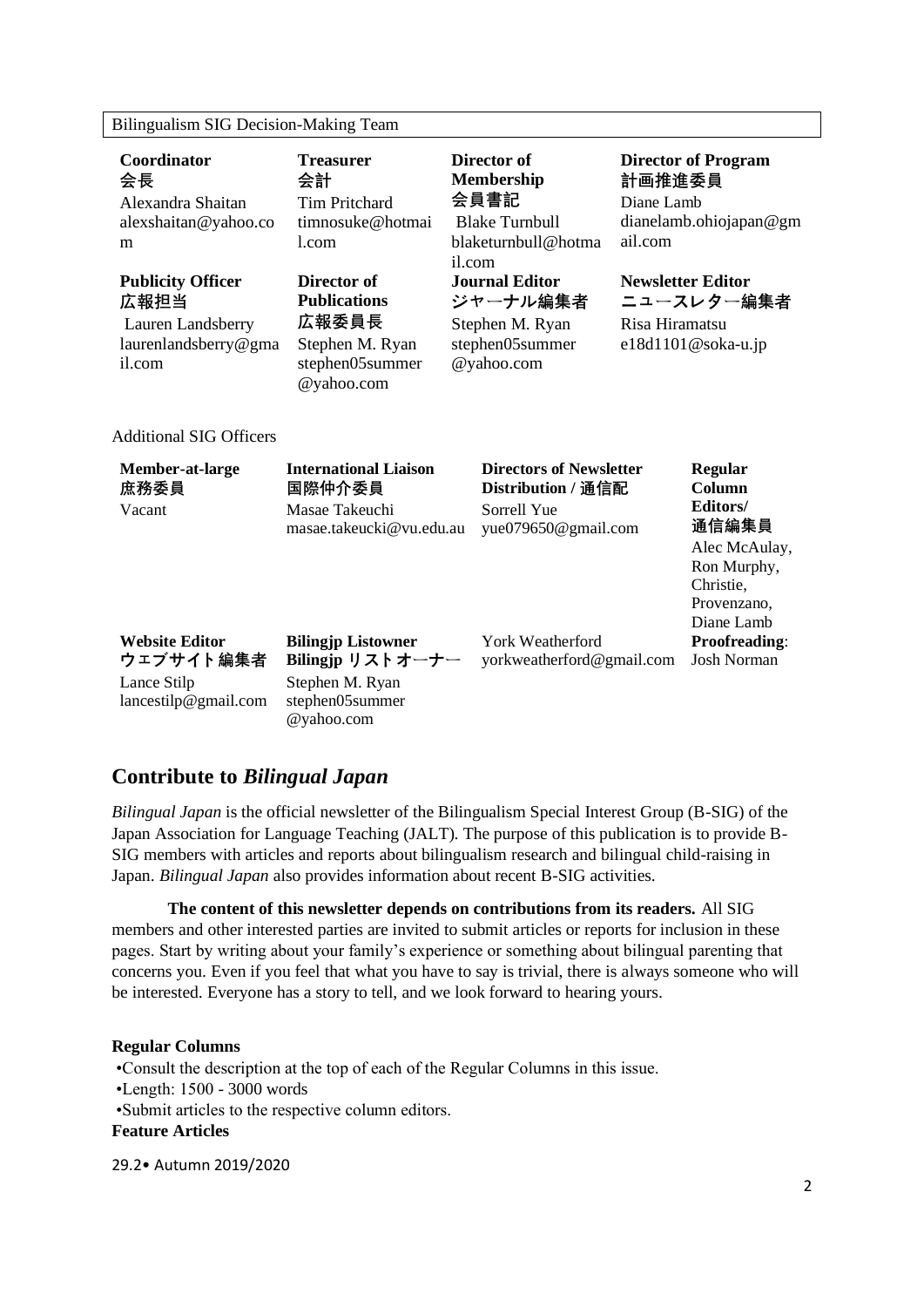•These articles are longer and/or deal with topics not covered by the Regular Columns. •Length: Up to 3,000 words or longer. •Submit articles to the editor at e18d1101@soka-u.jp

# **Guidelines for Case Study Articles for the JALT Bilingualism SIG newsletter**

The goal of a case study is to show how the process of teaching\* and acquiring a minority language & culture is carried out in individual cases. Writers should clearly explain to the reader the relevant information regarding the main characters of the story, the situation that these characters came from and/or are presently in, and the strategies and methods used to advance toward the stated goal. While a case study is usually written by a parent about that parent's child or children, any contributor who is suitably informed about a particular situation is eligible to submit an article for publication.

Obviously, contributors should keep in mind their audience. Most Bilingualism SIG members (numbering over 200, all of whom receive three online issues annually) have various years of experience in this field. Many joined the SIG when their children were young, hoping to learn how to raise their children to be bilingual, bi-literate, and bicultural. A contributor should strive to contribute to our readers' desire to know and learn, keeping in mind that our members have a wide range of personal backgrounds, current family circumstances, and material and social resources.

\* (Terms such as 'teaching', 'teachers', 'learning', etc. are used broadly in these guidelines and can/do include people, practices, and experiences beyond a traditional school environment.) **Submission guidelines:**

It is advisable to check with the editors before writing your article. It is best to propose an idea or an abstract and then proceed upon the editors' feedback. Reading past case studies is advisable.

Deadlines are the middle of January, April, and September. Articles should be 1500-3000 words, though exceeding the upper cap, within reason, can usually be accommodated. In certain circumstances, much longer articles are accepted but may be split into two parts, appearing in successive issues. Check with the editors on this.

#### **Editorial guidelines:**

Case studies in this newsletter are generally not academic in nature. Rather, they are a focused narrative on the real experiences of people in specific situations. References to research and theory, if used at all, should be used sparingly. Many case studies are fine without such references. However, meandering narratives will be rejected or sent back for revision. Articles should convey a clear story that reveals the efforts and outcomes towards teaching and learning of the target language and/or culture, whether successful or not.

# **Article structure:**

## **- Introduction**

This first part of your article should provide the relevant information about the 'teachers' and 'learners' (often the parents and children) – demographics, past and current residencies, education history, language abilities, teaching strategies and methods, lifestyle and social circumstances, etc. Pseudonyms are acceptable but should be acknowledged. A thesis statement of sorts should be included to alert the reader to the direction and scope of the article.

#### **- Body**

This section should clearly deal with the main events of the article. Convey the steps taken to address the problems stated in the (so-called) 'thesis statement' and the results of those steps. This is sometimes the most personal part of an article, and conveying the thoughts, feelings, and behavior of the participants towards successes or failures can be powerful. Be fair, be accurate, and be honest.

Typically, there is a third party involved in a case study -- a teacher, principal, a school, family member, a 'Saturday School' board member' etc. It is beneficial to the reader to explain this party's position and behavior adequately and honestly.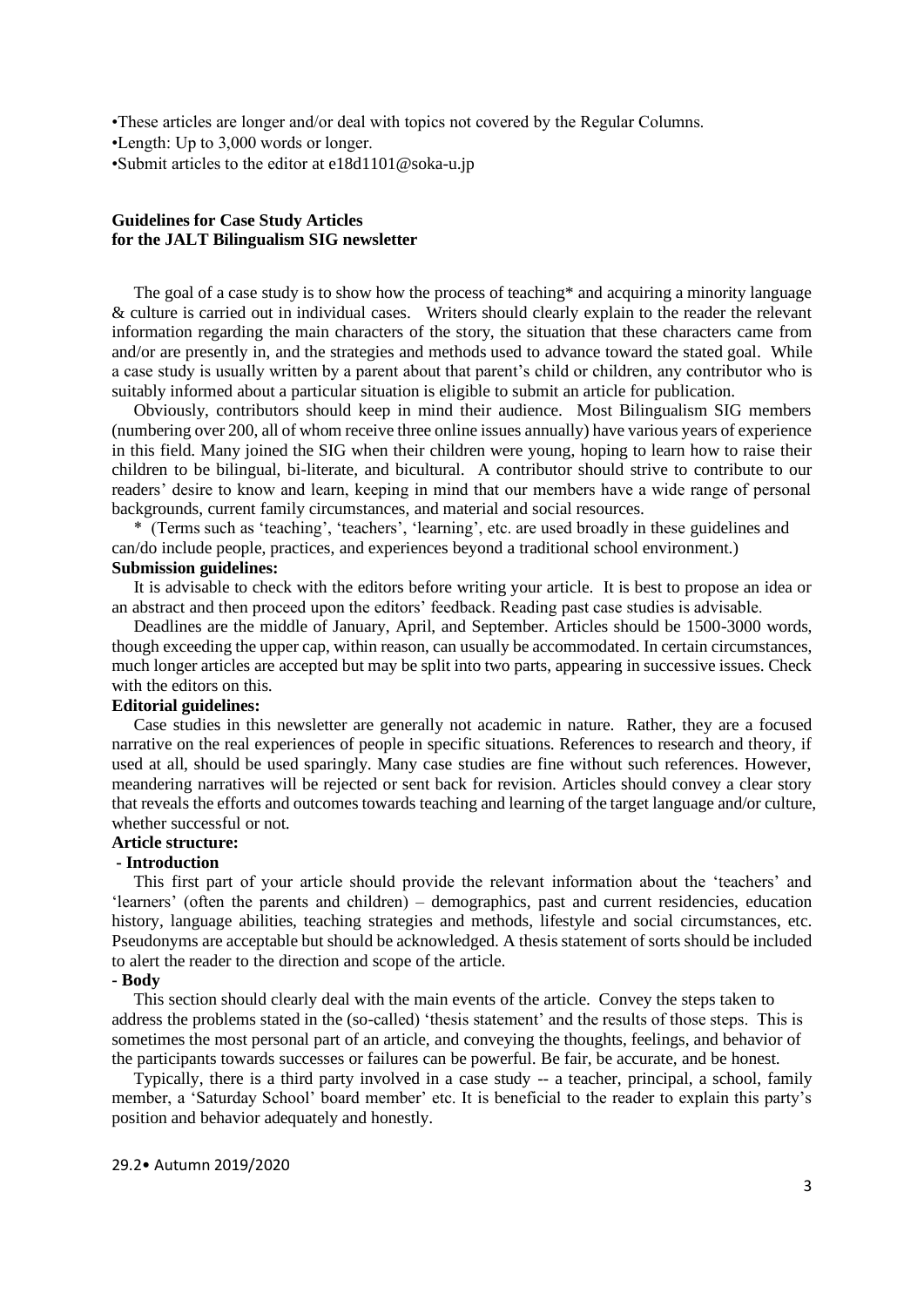Details matter. Explain the methods you use in enough detail to give the reader a sense of how that method worked in those circumstances. For example, methods might include reading English books at bedtime, Skype sessions with cousins back home, Saturday school projects, daily 'English-only' periods, or home-school routines. Helpful detail would include any 'spin-off' activity *vis a vis* bedtime reading; particulars of Skype sessions, i.e. do the kids just 'wing it' or are talking points set up beforehand? What is the proficiency or 'success' of the exchanges? What excites kids in Saturday Schools to do mid-week English homework in preparation for the Saturday lesson? What are the social benefits of such an arrangement? For periods where 'English-only' is in effect, how does the child respond? Do all siblings, or spouse, participate? To what affect?

# - **Conclusion**

Wrap up your article by briefly summarizing the wins and losses, what you have learned, and the path forward in the long and winding road ahead.

In the end, as a case study contributor, you are a storyteller. As always, good stories have drama, suspense, protagonists who struggle, antagonists who thwart, success, failure, humor, irony, courage, uncertainty, etc. Most importantly, good stories always connect with the reader. Your reader will be much like you -- having much on the line, such as a precious child who they dearly want to succeed in life. Your story will resonate with them. Tell it well.

#### **Contacts:**

Case study co-editors

Alec McAulay - tokyomcaulay@gmail.com

Ron Murphy - murphy@ehime-u.ac.jp

Newsletter editor

Risa Hiramatsu - [e18d1101@soka-u.jp](mailto:e18d1101@soka-u.jp)

# **Celebrating 30 years of Multilingualism and Multiculturalism in Japan! Call for Proposals:**

This Special Commemorative Monograph considers all aspects of the linguistic and sociolinguistic competences and practices of bi-/multilingual speakers who have done so in the past and continue to cross, navigate and negotiate existing social and linguistic boundaries, adopting or adapting themselves to new and overlapping linguistic and cultural spaces. We invite proposals in all areas of research in bi-/multilingualism and bi-/multiculturalism, including, but not limited to: *bi- /cultural/multiethnic identity development; stories of bi-/multilingual success/challenges/lessons learnt; third culture kids (TCK) narratives; developing literacy in multiple languages* 

*(pluriliteracy)***;** *early bilingualism and heritage language development; maintaining and retaining bi-/multilingualism.* 

**Proposals:** Several categories of proposals are included in the call:

- 1) *Academic articles* (word length could range from 3.000 to 3.500 including references)
- 2) *Interviews* (2.000 words max)
- 3) *Reflections/Narratives* (2.000 words max)

Articles could include not only the sociocultural factors of the learner's journey, but also focus on language acquisition process. Contributions from individuals whose stories have previously been documented by our SIG are welcome, along with new narratives that have yet to be told. For ideas and inspiration, please have a look at our past Monograph Issues on the BSIG website [\(https://www.bsig.org/\)](https://www.bsig.org/).

#### **Contact:**

Those who wish to submit an expression of interest, please contact the respective section editor by **September 30, 2020.**

1. *Adults (30s, 40s, 50s and above)* Shaitan Alexandra [\(shaitan.alexandra127@gmail.com\)](mailto:shaitan.alexandra127@gmail.com)

29.2• Autumn 2019/2020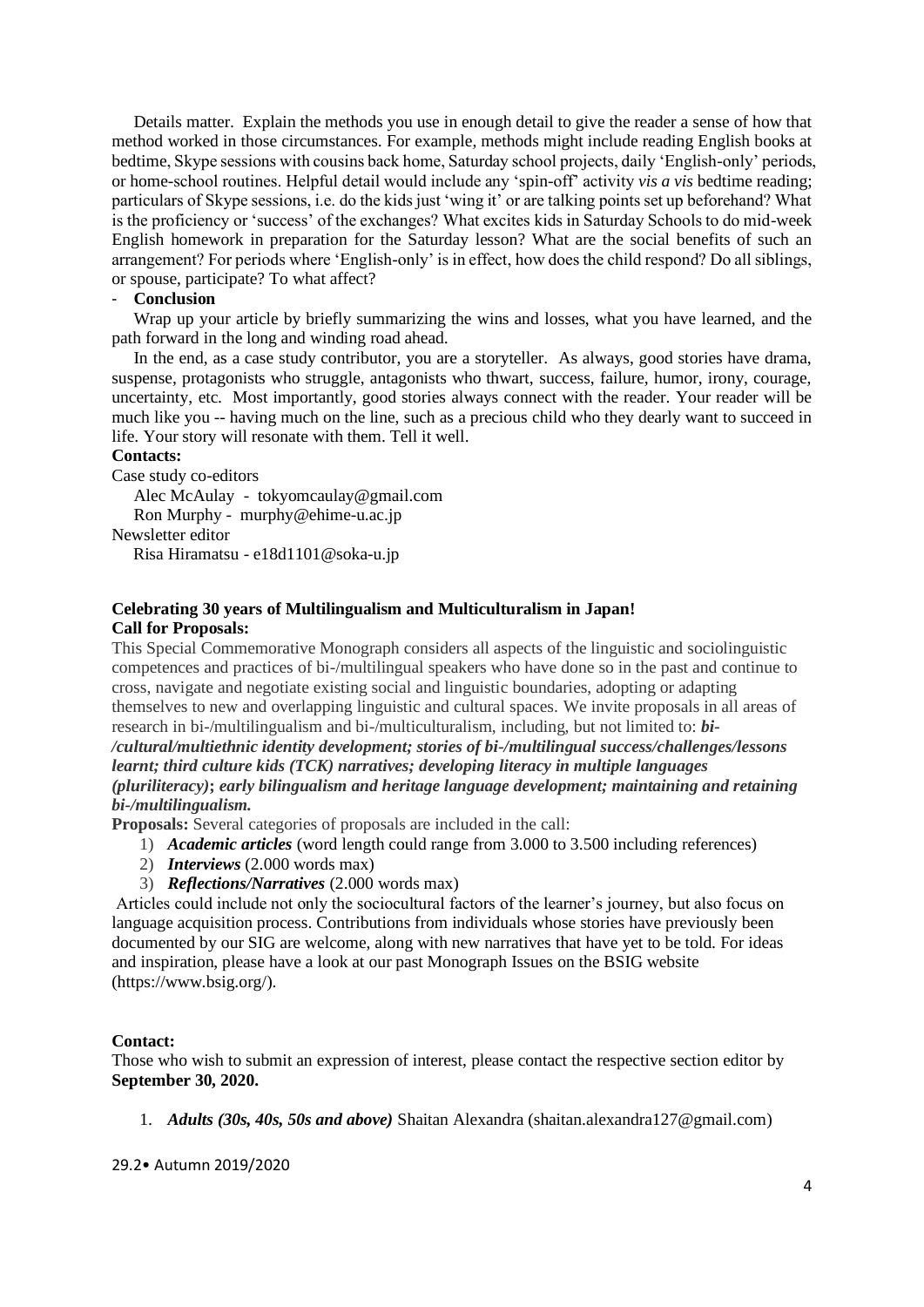- 2. *Young Adults (18 - 30 yo)* Christie Provenzano [\(pcprov@gmail.com\)](mailto:pcprov@gmail.com)
- 3. *Adolescents and Children (under 18 years old)* Diane Lamb-Obara (dianelamb.ohiojapan@gmail.com)

Within the email, please include a **100-300-word** description of your interest.

We look forward to hearing from you!

Sincerely,

Alex, Christie, and Diane **2020 BSIG Monograph Editors.**

# **DEADLINE FOR THE NEXT ISSUE: January 15th**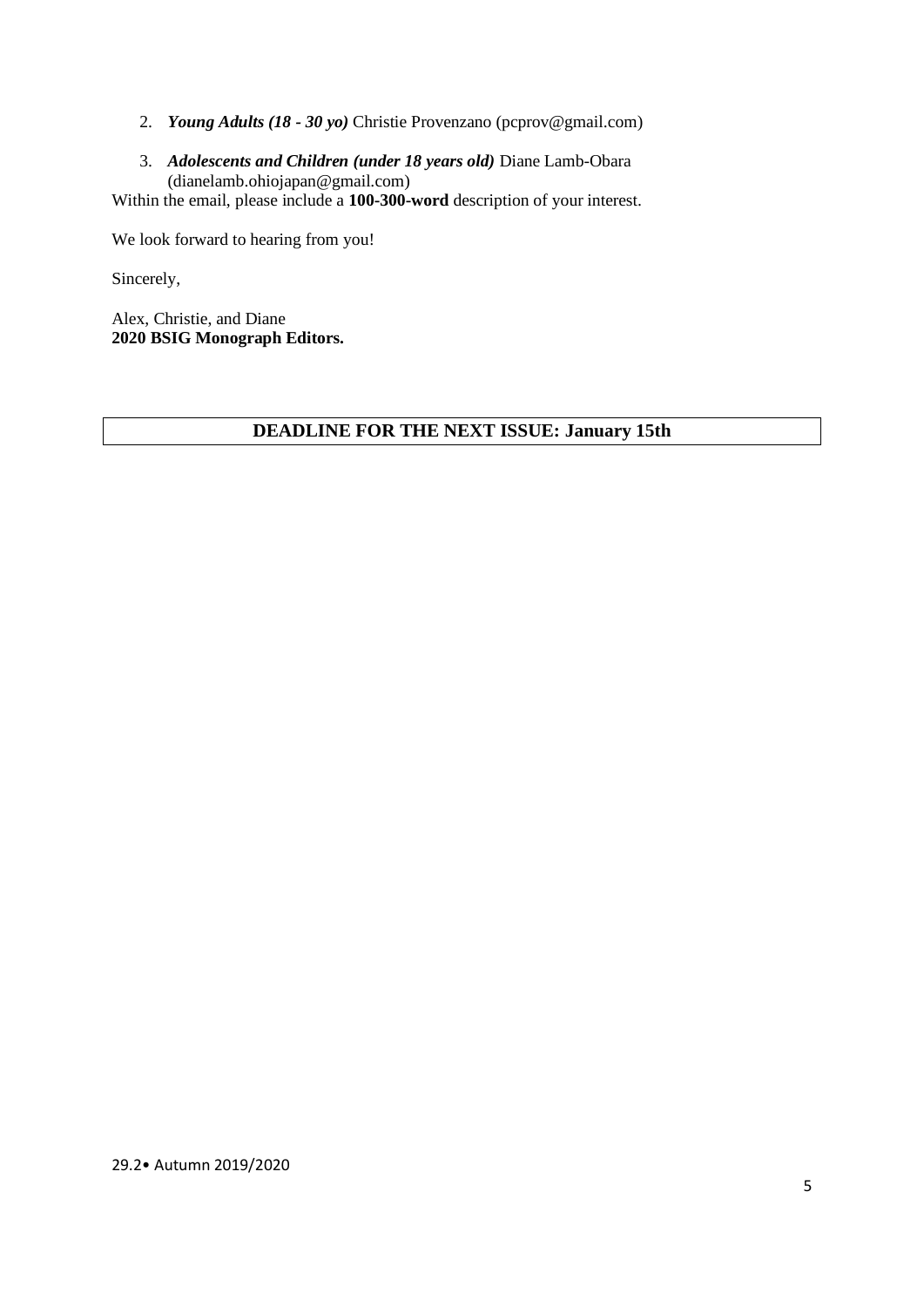<span id="page-5-0"></span>Coordinator's Message

# **Dear Bilingualism SIG Members!**

Hope this message finds you well despite the busiest time of the academic year! Firstly, we would like to thank BSIG Officers (https://www.bsig.org/officers) along with **ALL** our Special Interest Group members who have been contributing to the Bilingualism SIG successful activities through long-term membership, presenting and sharing their research and lived experiences at the PanSIG and JALT Bilingualism SIG Forums, and SIG events related to bi-/multilingualism and bi-/multiculturalism, submitting articles and book reviews to the SIG's newsletter and the JJMM Journal, and other various contributions.

We would like to express our gratitude and thanks to **Diane Lamb-Obara** and **Christie Provenzano** for their engaging presentations at the PanSIG 2020 BSIG Forum that took place online via Zoom platform back in May of 2020. BSIG Forum turned out to be a huge success thanks to the presenters and participants who contributed greatly by sharing their invaluable knowledge and experiences to the discussion.

We look forward to seeing you at the **JALT 46th Annual International Conference** on Language Teaching and Learning & Educational Materials Exhibition aiming at promoting "Online Communities of Teachers and Learners." The event is scheduled to take place online running from **Monday, November 16 to Monday, November 23, 2020**. This year the BSIG AGM and the Forum have a joint 90-minute slot taking place online on **Friday, November 20th 6:00 PM - 7:30 PM**. We hope this scheduling would attract many individuals interested in joining both events.

I hope you will enjoy reading the Newsletter issue showcasing contributions from Roger Grabowski, Matthew Guay, and Alexander McAulay whose stories would surely kindle minds. I gather most of us could find some familiar experiences and/or observations raised in the articles. Thank you very much to all contributors who have expressed an interest in submitting their work to the BSIG Newsletter.

On a different note, we are constantly looking for new members to join our Decision-Making Team (SIG Officers). Please do send your suggestions, questions and proposals related to the BSIG events and activities **to Shaitan Alexandra at alexshaitan@yahoo.com**. Our team strives to provide support and guidance to novice DMT members as much as we can. We are now looking for an individual who would like to be involved in **'shadowing' our SIG Coordinator** to ensure a smooth transition once the current coordinator's term has finished.

We thank you all for your support and look forward to hearing from you!

Best wishes,

Bilingualism SIG Coordinator,

Shaitan Alexandra.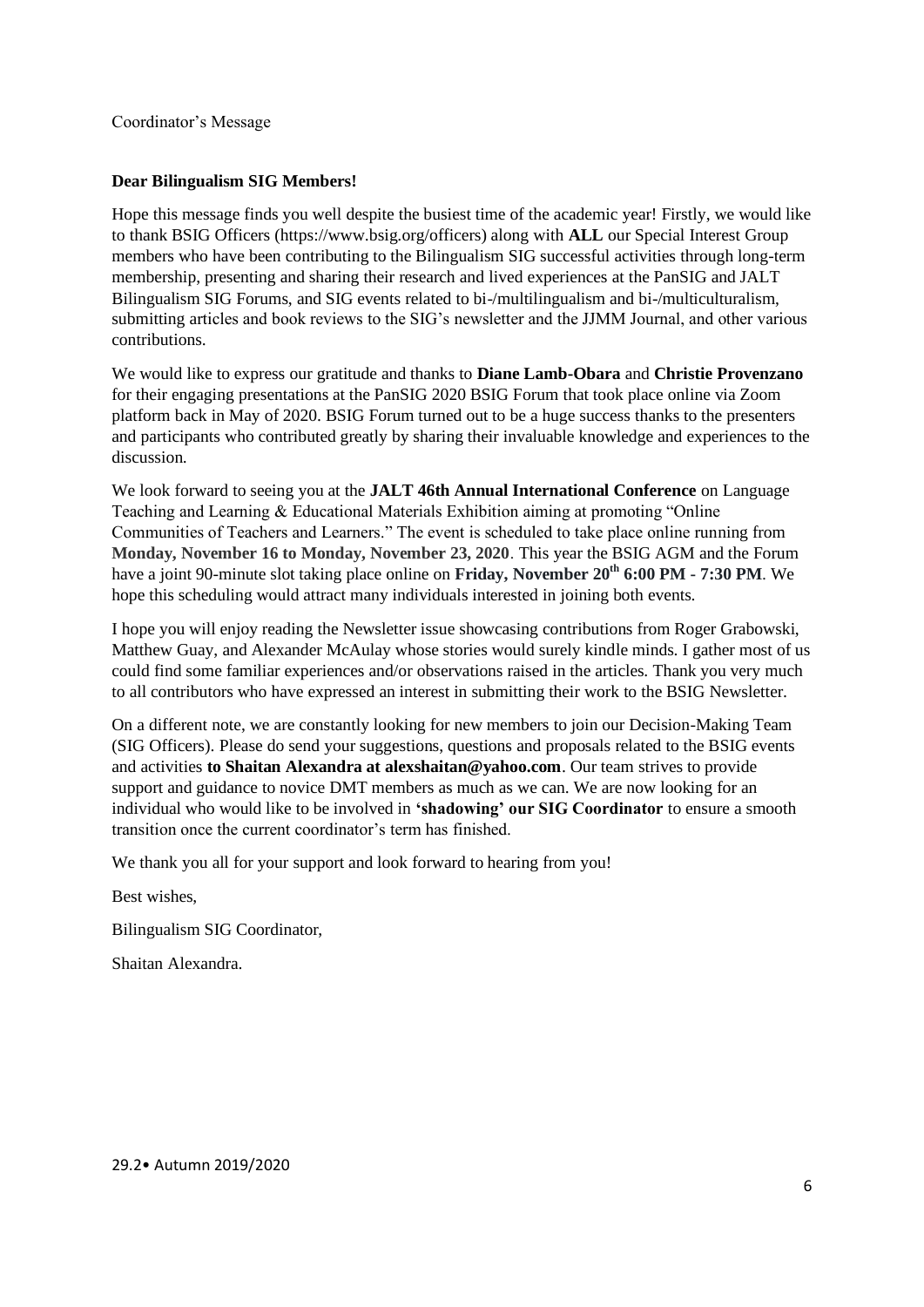# <span id="page-6-1"></span><span id="page-6-0"></span>**Foreign Father, Three Kids, Cope with Passing of Japanese Mother** by Roger Grabowski

My wife Misako and I decided to raise our children in both English and Japanese. Like many parents in our situation, we enjoyed the immeasurable rewards that it brought, both to the kids and to us, while doing our best to anticipate and react to the many challenges that arise when raising bilingual kids. However, nothing could have prepared my kids and I for the unimaginable challenge of losing Misako in April 2017, suddenly leaving me a single American father of kids aged nine, seven, and five, living in Tokyo. I could write volumes describing the grief, stress, and disruption to our lives that we have experienced (and still deal with), but my kids' language development has continued to play an important role in our family and has taken on new meaning and importance in our, unfortunately, unique circumstances. Part One of this article describes our family and language use before my wife passed away. Part Two will discuss our lives since then. **Our Family**

I met Misako in her hometown of Yokohama through mutual friends not long after I moved to Japan in 1997. One year later I moved back to the U.S. to attend graduate school, after which I returned to Japan and we began our lives together and eventually started our family.

I will describe our life in late 2016/early 2017, right before Misako passed away, and the ways in which we dealt with two languages in our house. We have a boy, Robert, then in third grade of elementary school, and two girls Sayaka, then in 1st grade, and Asami, who was second year in kindergarten. Rob and Sayaka were attending the neighborhood public elementary school, right around the corner from our house in Tokyo, and the kindergarten the kids all attended is fairly typical. So, their school life had been all in Japanese.

## **Mom and Dad's Language**

Misako spoke fluent English and was completely comfortable with it, far more comfortable than I will ever be with Japanese. She had graduated from a foreign language college and then used English working for a trading company before moving to Canada on a working holiday visa. When we travelled together outside of Japan (prior to having our first child), she could go weeks at a time hardly speaking Japanese at all. She actually preferred speaking English in many situations, especially those in which she felt that *Nihongo* hindered her ability to be frank or direct. Her English speaking and listening were certainly stronger than her literacy skills, but she enjoyed reading and challenged herself to read the English translation of several Haruki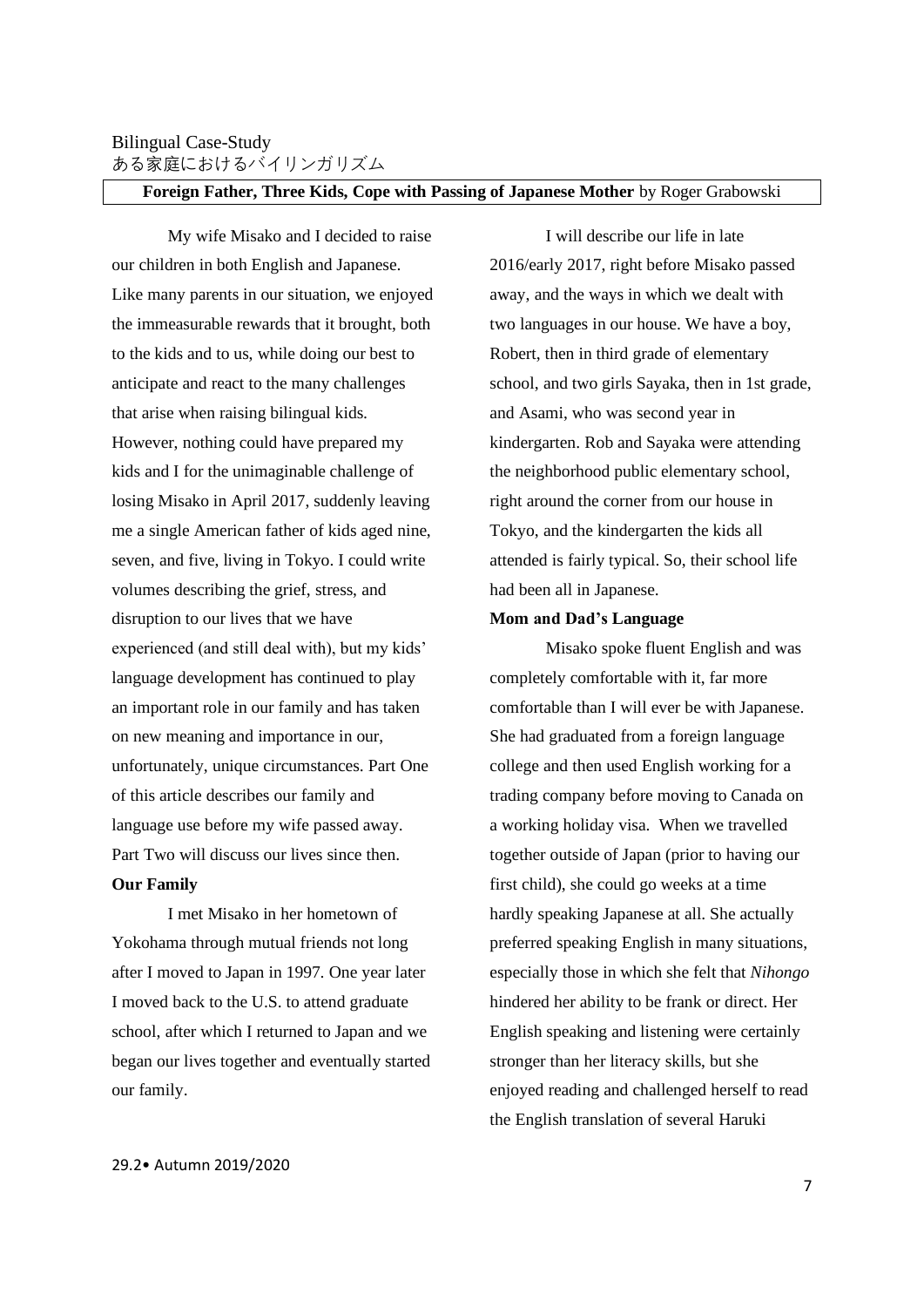Murakami novels after she had finished the Japanese version. To this day, I am still in awe.

My Japanese level in 2017 could be described as intermediate but quite conversational. I had passed N3-level of the JLPT and I was constantly resolving to tackle N2 (I still am), but I was too busy to devote sufficient time to studying for the test. I did what little self-study I could and tried to improve but working in an all-English environment and then coming home and speaking only English to my family has always made it tough to use Japanese on a daily basis. However, I take part in several events in our neighborhood and belong to the father's club at elementary school, so I have been able to use Japanese in social settings.

Our relationship was entirely conducted in English. When we met, I knew almost no Japanese, so that is how we lived our lives together and it would have felt weird to change.

#### **Raising Our Kids**

When we became parents, we both strongly desired to raise our kids using both English and Japanese and doing so was never in question. I never spoke Japanese to my kids and they never spoke Japanese to me. (Asami, then age five, would sometimes use individual Japanese words, but did so while using English syntax and sentences) I honestly think that the kids had grown up since infancy just thinking that it was normal and, even today, being old enough to reflect on it and compare

29.2• Autumn 2019/2020

it to their friends' lives, maybe they think that it's usual in the context of our unusual family.

When Rob and Sayaka were very small, they went to international pre-school, giving them a head start in English until age four or so but, since that time the only consistent English-speaking practice any of the kids got was at home. So, in order to maximize that exposure and practice in a realistic way, our approach, which I christened "Daddy's Home", for lack of a better name, evolved. (I invented the name as I prepared to take part in the Bilingualism SIG's panel, "At Home Language Policies and Practices", at JALT 2016 in Nagoya.) Incidentally, their little sister didn't get the international pre-school experience—it's probably typical for little ones to get cheated out of things their older siblings could do when their parents had more time and money. However, Asami got an advantage over the other two: more time with me. When she was one year old, I changed positions at my university to one with a much more flexible schedule and a later start in the morning, allowing Asami and I to spend more time together. When she started kindergarten, I was able to walk her to the bus most mornings, for example.

At our house, the "Daddy's Home" approach was quite simple: when I was around, everyone spoke English with me and was expected/encouraged to speak English to each other. When I was not home, the kids *did* speak English with their mother, but, of course, not as much as they spoke Japanese. It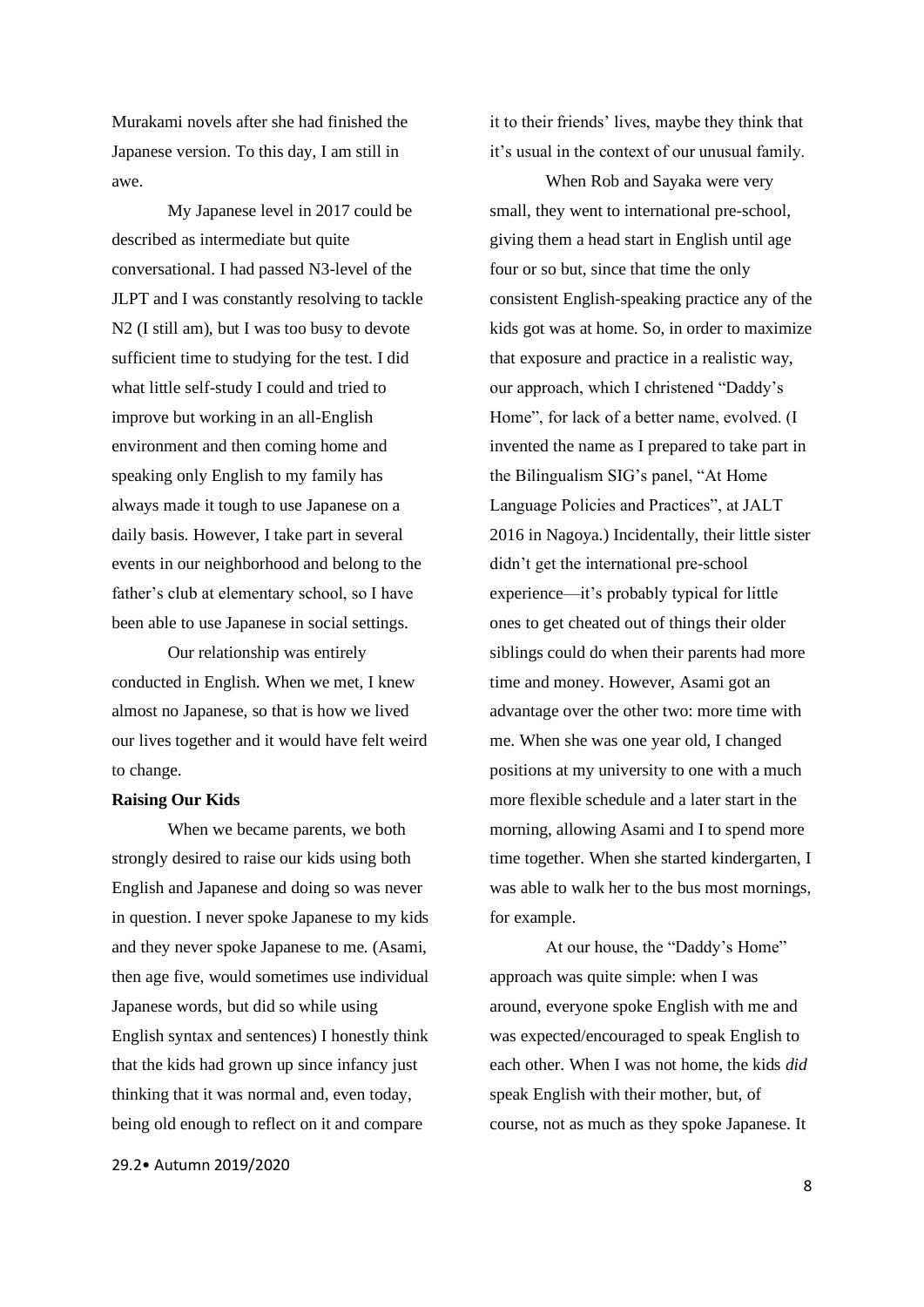must be noted that, for all of our efforts to foster the kids' English skills, they are also native Japanese speakers. They were, and still are, more proficient and comfortable in Japanese, the majority language where they have grown up.

To be sure, our "Daddy's Home" approach yielded good days and bad days and I can recall times when dinner table conversation slipped into pure Japanese, to my annoyance. However, at such times, unless someone was particularly tired or grumpy, they would eventually switch back to English and their mom and I would help them if necessary. We spoke English to each other even if we were watching a Japanese TV show or if I were helping the kids with homework. When the kids interacted with each other, it was mostly in Japanese, but they regularly slipped into English, both on purpose and unconsciously—I recall a handful of times watching the three of them playing cards, speaking 100 percent in English, without any prompting to do so.

I was making an effort to read in English with at least one of them in the evening if possible and, if everyone was feeling cooperative, Rob and Sayaka could help me read to their little sister. We amassed a nice little collection of story books for me (and occasionally) their mother to read to them and we introduced phonetic awareness mostly through old favorites like *Hop on Pop* and *Green Eggs and Ham*, then moving on to other kids books and easy graded readers. All three

29.2• Autumn 2019/2020

kids enthusiastically took to the *Brain Quest* series, which provides fun reading practice as well as exercises for writing the alphabet and beginning spelling. By age five or six, the kids were able to recognize and decode basic sounds and easy words and could write the alphabet and their own names. However, I suppose that our attitude towards English literacy was to give them the basics and to focus on it more keenly when they got older, which I have tried to do. I will cover this aspect more fully in Part Two of this article in the next issue of this newsletter.

 In addition, we played games, mostly cards, quite often (how many hundreds of hands of *Uno* did I play from 2015-2017?) This all was happening in English, so they were not only practicing the language necessary to play the game, but also using English for all of the arguing, complaining, and trash-talking that goes along with game time in any family. And, of course, we had conversations about other things while we played as well.

One great effect on Robert's English usage and, by extension, his sisters', has been that of sports. When he was seven or eight years old, he watched a few basketball games on television with me and then quickly became obsessed with NBA basketball. In addition to asking me countless questions every day about it, he started watching all of the games on NHK in English and soon figured out how to watch highlights on YouTube and how to check scores on the internet. Even better for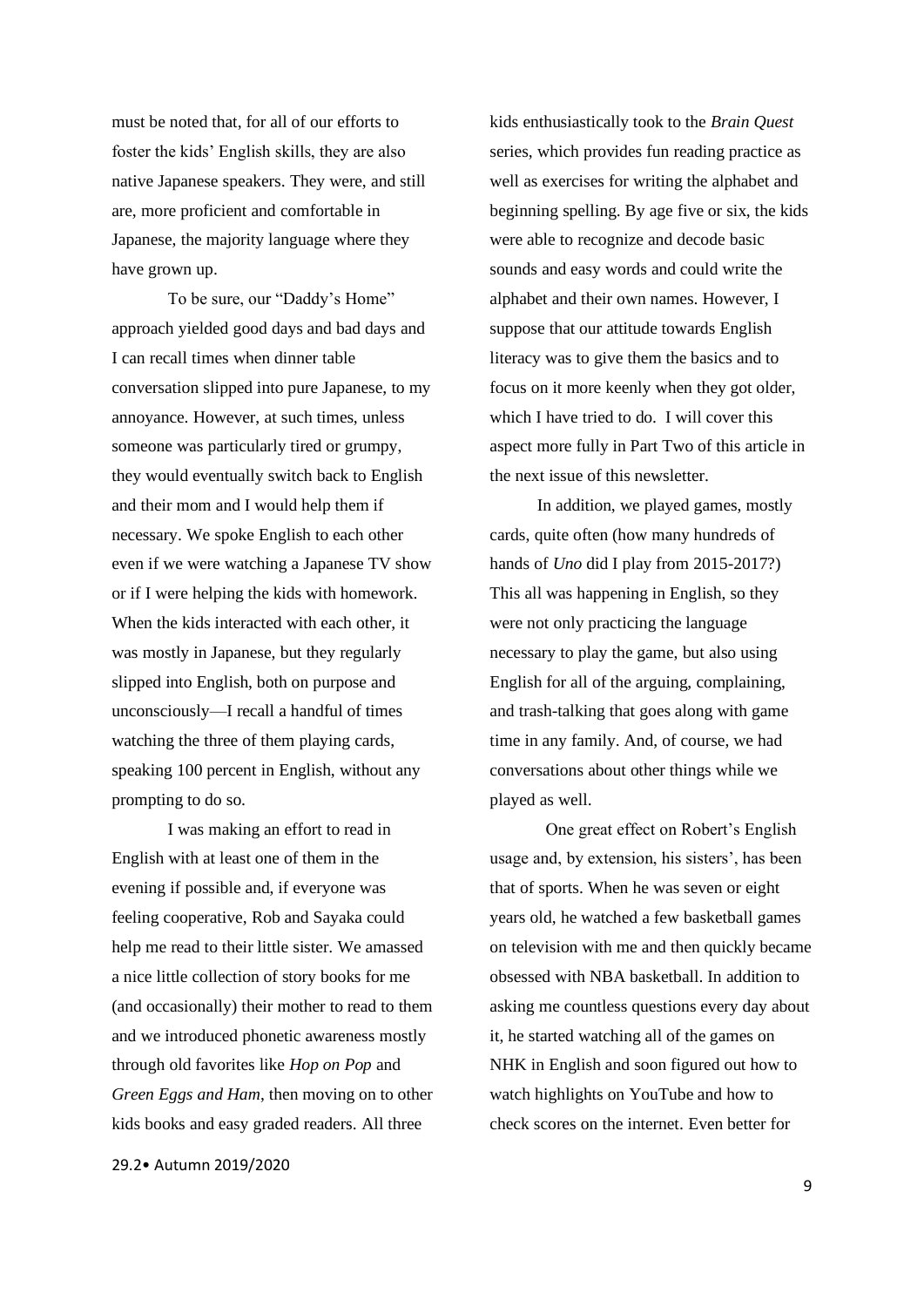me, in 2016 all three kids got wrapped up in the Chicago Cubs, my favorite baseball team, as they marched towards their first World Series championship in over a century. The interest in sports exposed them to so much more English and gave them a reason to use it with me. In fact, given that they only discussed sports with me, I doubt that any of them would have been able to talk in any depth about baseball or basketball in Japanese.

Outside of the house, their exposure to English was limited. We were friends with several international families and other English speakers, but our busy life did not allow us to socialize with them frequently. We went to Catholic Church on most Sundays, where the kids had English Sunday school. So, again, our system was aimed at maximizing the possibilities they did have, i.e. time spent with me.

Also limited, but immeasurably effective, were yearly visits to Chicago. All of my kids' American cousins are around their ages and I have friends with similarly aged kids, so they were constantly playing in English. Especially when each kid was four or five, there was a noticeable jump in their fluency and vocabulary after two or three weeks in the U.S. For example, the summer Asami turned five, even her grandparents and aunts and uncles could notice her improvement after we returned to Japan. Maintaining those summer L2 gains became another motivation to get them using English

as much as possible in the house when back in Tokyo.

As I prepared to take part in the Bilingualism SIG Panel in 2016, it gave Misako and I a chance to reflect on our language policy and our kids' progress. We agreed that, overall, our kids were about as bilingual as we could realistically have expected, given the circumstances. While not quite at the level of their American cousins and friends, they spoke English fluently and confidently and could code-switch without even thinking about it. They were developing a high degree of meta-linguistic awareness and spoke English with a native-like accent, sometimes even correcting their mother's pronunciation. I will never forget the day when Asami said to me for the first time "Let's go to the park", with a hard *r* sound, instead of "pow-k", as she had before. I made her repeat it over and over and then had her say *car*, *horse*, and *heart,* just to make sure. Wonderful moments like this provided tangible evidence that the efforts we had made to maintain a bilingual family were well worth it.

We also agreed that our relative success came down to two important factors:

- 1. My physical presence. I have a job that has allowed me to spend more time at home than lots of fathers and my presence meant that English was being used in the house.
- 2. Misako and I were on the same page. If she, as the speaker of the majority

29.2• Autumn 2019/2020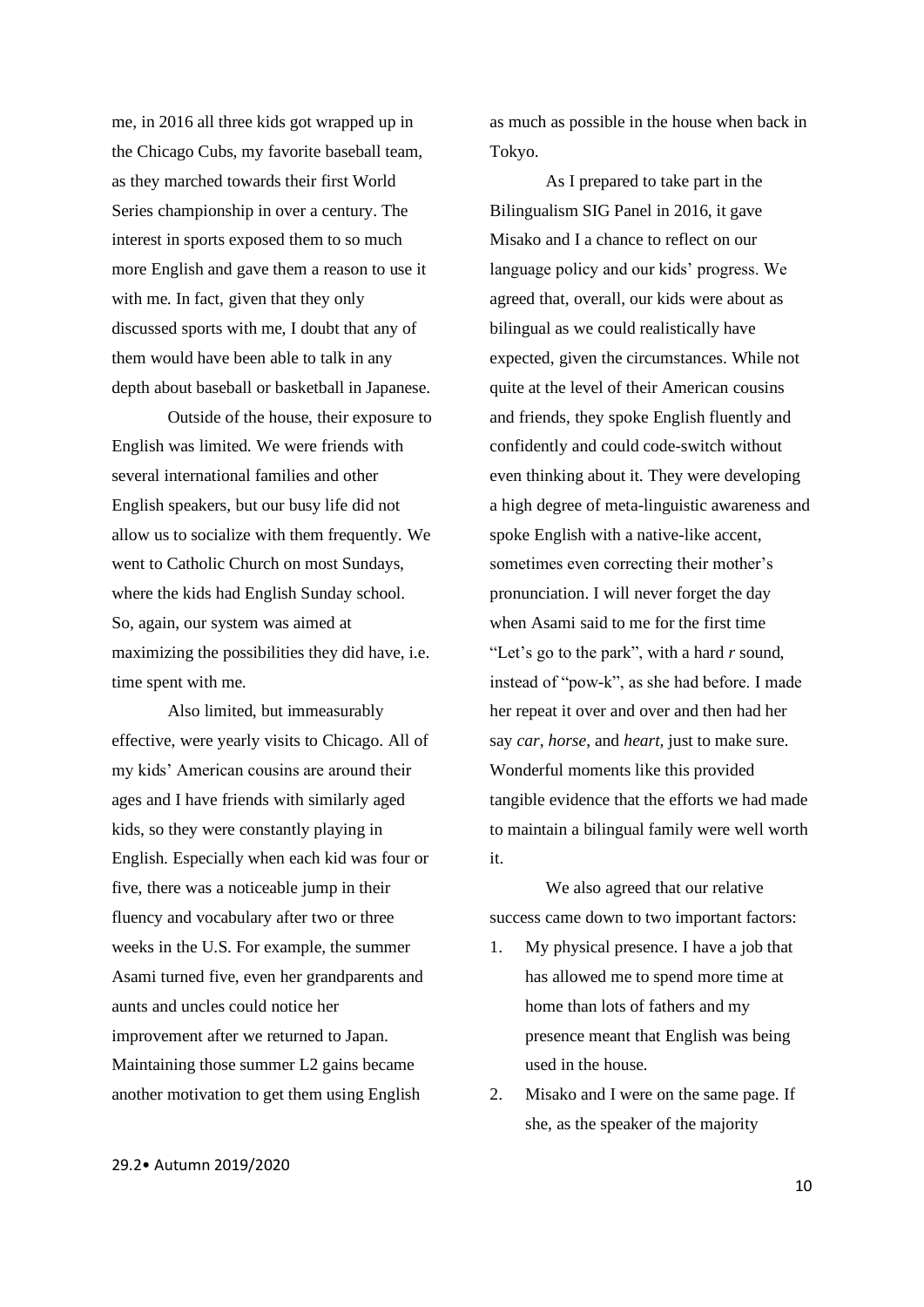language, had not "bought into" the plan, it would have been much less successful. When she saw me roll my eyes or get frustrated, she would help me steer things back into English or tell the kids to stop speaking Japanese if necessary. She wanted them to be bilingual just as much as I did.

Misako was freakishly healthy. I can't remember her having even a fever or a heavy cold. (She taunted me for my weak constitution with "Japanese women have to be tough!") However, we found out that she suffered from a rare vascular disorder and, in fall 2016 she underwent corrective surgery. She was discharged from the hospital in a few days and immediately returned to regular life. She soon found out that she required another operation, which we scheduled for April 2017, during my spring break, so that I could be at home during what we thought would be a

minor inconvenience in our lives. It was a serious surgery, but one with a 96 or 97 percent success/recovery rate. However, while recovering in the hospital, she suffered a seizure, followed by a brain hemorrhage, robbing her of all brain function. Five days later, she passed away.

As I dealt with all the arrangements in the wake of Misako's passing, one thing soon became very clear to me despite my shock and sadness: we had made a very happy life for our family. For the sake of my kids, I resolved to alter as little of that happy life as possible, while acknowledging that some things could never be the same. One thing that would obviously change would be the dynamics of language use in our family. However, I was confident that Misako and I had laid the proper groundwork for the kids to function in both English and Japanese as my family started the next, unknown chapter of our lives.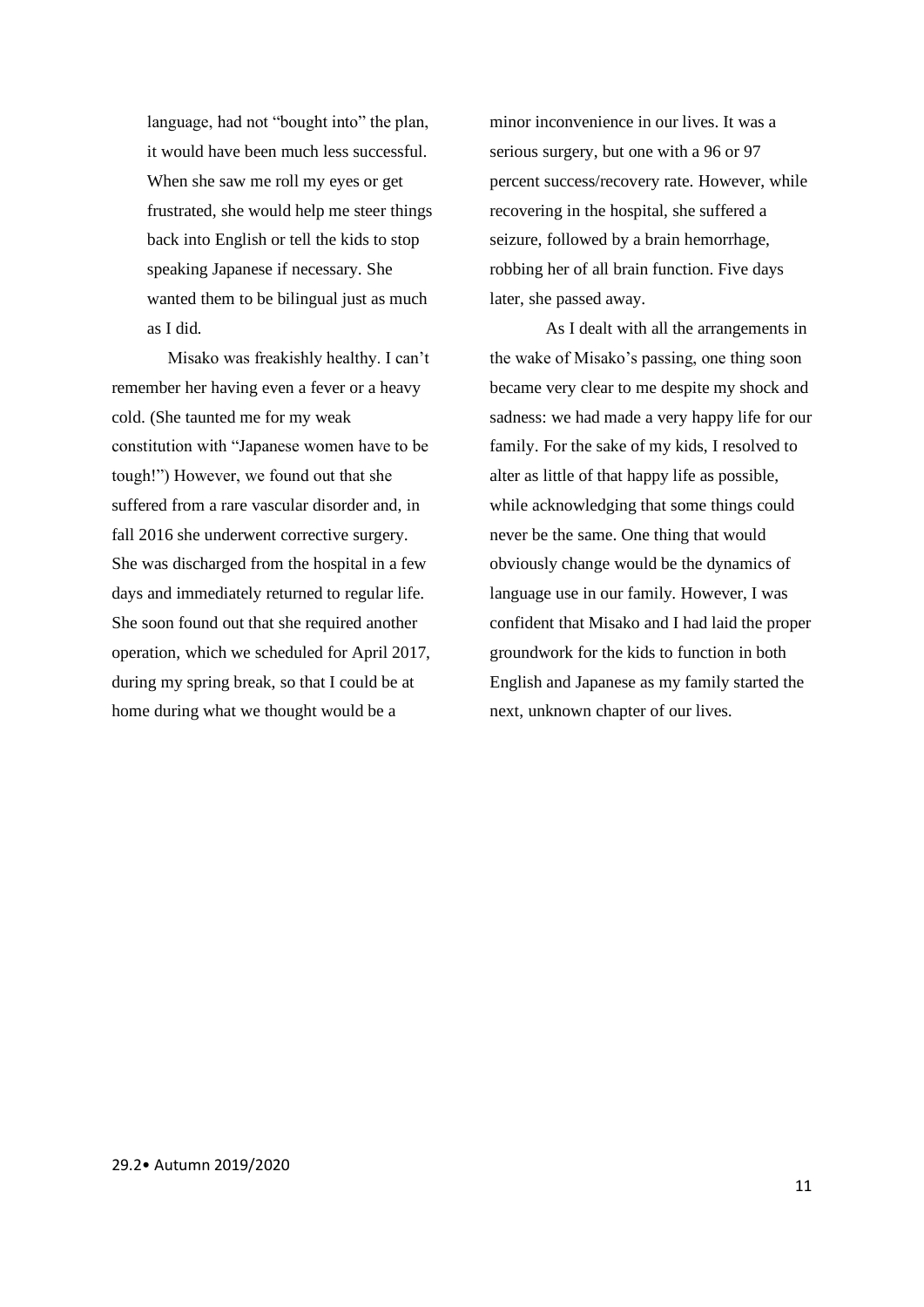# <span id="page-11-0"></span>Feature Article

<span id="page-11-1"></span>Readers are encouraged to submit articles related to various other topics or issues related to language learning, identity, education, or child raising. Please contact the editor Risa Hiramatsu at [e18d1101@soka-u.jp](mailto:e18d1101@soka-u.jp) for more information.

# **Westminster** by Matthew Guay

I wonder if any other multilingual parents raising children in Japan have had a similar experience to me. I've become fluent in four languages and find deep satisfaction in my career as a language teacher, however, my results with my own children's bilingual development are quite poor. I will lay out below the combination of factors, including our family make-up, environment, and the mistakes I have made along the way, that have led to this somewhat worrying situation. I will then describe and evaluate my daughter's school experience in an American elementary school for one month as a first grader, made in August and September of 2019 in an attempt to reinvigorate her English ability.

# **Our Family**

29.2• Autumn 2019/2020 The 95 square meters of our twostory home in Fujisawa City is shared between our four-year-old son, seven-year-old daughter, my Japanese wife, her mother, and me. I decided to bite the bullet and buy a house early on as my mother-in-law, a single mother surviving on a meager pension, had nowhere to live. The most economically sensible option was to buy a place where we could all live together. As my wife also works, our children were in the local Japanese daycare almost immediately after they turned age one. My wife and mother-in-law don't speak English, and my wife's attitude towards English has been very negative until recently. Concerning her own English education, her attitude is still very negative. Thus, I was unable to benefit from some of the more assured strategies for raising children to be bilingual, one of which is having all or at least some family speaking time in English. I was also not able to ever pretend to my children that I don't understand or speak Japanese. Having them enter daycare from age one also noticeably pushed back on the English I was using with my children as their nursery teachers corrected with Japanese all the English words, I had taught them as they began their social lives in Japanese.

Though I cook most of our meals, and prove my Americanness with my chore performance, my wife has often been offended or upset by my inability to navigate the pragmatic barriers in communicating properly in Japanese. She was very stressed raising our children while working and needed me to be a calming factor in the house. Life is rather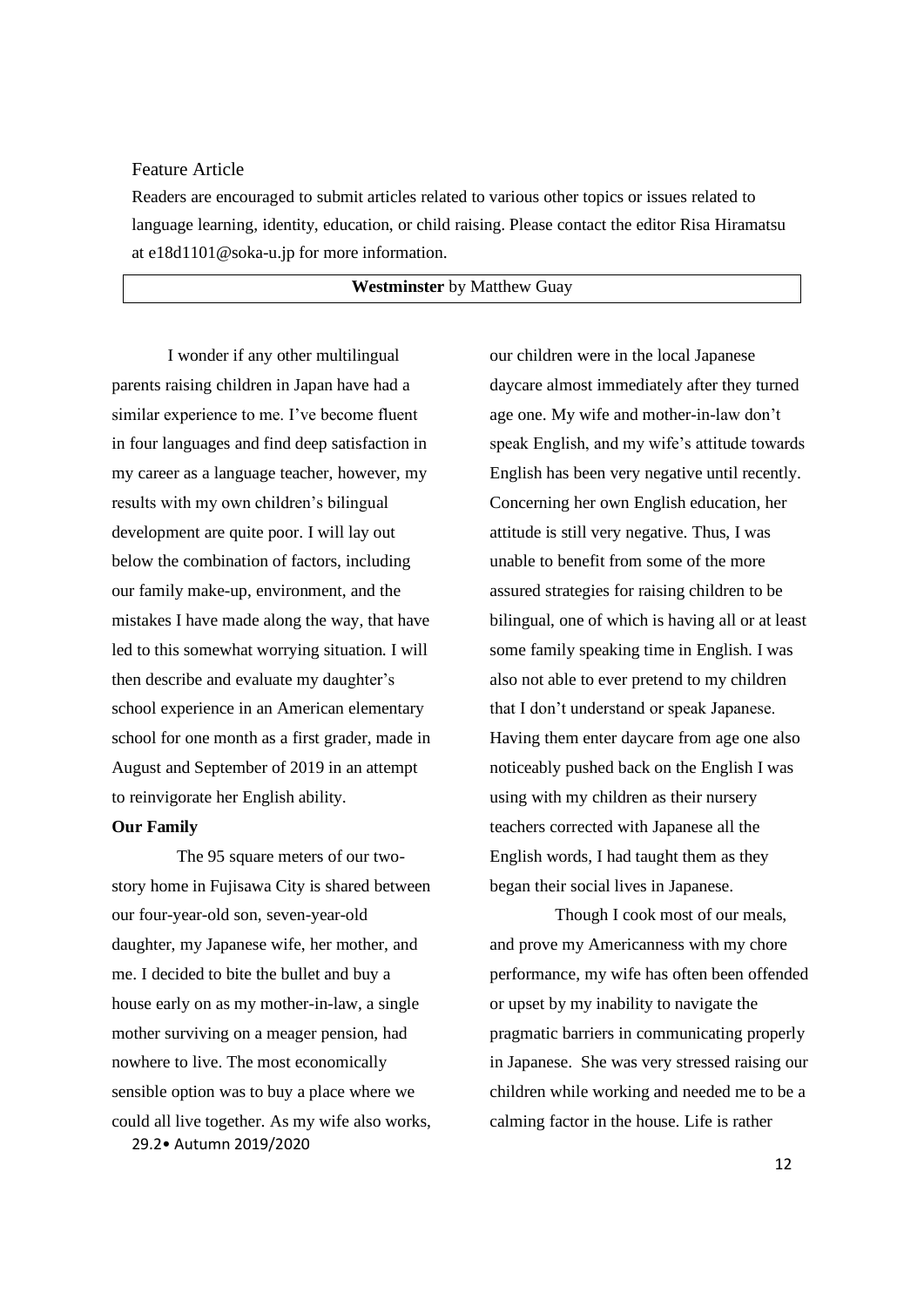chaotic for all families with young children, but the additional distortions in communication caused by the very divergent pragmatic norms between our languages led to what felt like endless miscommunication as I struggled to create harmony using, in my case, my L4.

Relatively tranquil evenings were frequently ruined by my errors, which included: wrong word selection, too little use of silence and vagueness, failing to read the air properly, disagreeing too upfront and frankly in a way typical of low-context cultures, inability to express in Japanese my feelings, lack of knowledge of the expressions a native speaker would choose to deescalate a situation, and failing to adopt Japanese pragmatic rules for how and when to apologize. Once I overheard a Canadian woman making fun of her Japanese husband for always trying to blame communication problems on language difficulties. "No, it's just you" she stated matter-of-factly. I suppose it is only natural to assume so if you don't speak another language or your partner's L1. It has only been in the last 20 years that scholarly literature has brought pragmatic research to the forefront and many businessmen and women still struggle and suffer today from misunderstandings stemming from pragmatic and cultural differences. Trying to maintain my own sanity as I worked to upgrade my career in order to afford our family and maintain a relationship with my wife required the majority of what attention span I had left

29.2• Autumn 2019/2020

after the daily rigors of life with young children. This was an issue when none of the assured strategies for raising bilingual children were viable and compounded by my wife's lack of interest or cooperation.

If I wasn't fluent in my daughter's L1 (Japanese) perhaps it would have been easier to preserver with some form of the English only policy. As my daughter got older, I began to find that I needed to use Japanese to negotiate with her, set rules, and explain things such as why I would rather be a human than a mermaid. There were and still remain many times every day when being able to communicate with my children seems more important than trying to maintain an Englishonly policy. I also often wake up on Saturday mornings determined to speak English all weekend only to realize Sunday evening that I have been speaking Japanese the whole time. Studies show that language switching poses a mental toll on the brain. With all the Japanese going on around me through communicating with my wife, her mother, neighbors, the delivery men, and my children, perhaps my mind purposefully blocked me from realizing that I was forgetting to switch into English between all the Japanese. Perhaps I missed some key time when there was a chance to create a positive habit. Our family's policy of avoiding screen time and technology with our children may have also led to missing out on some beneficial tools. All in all, the situation seemed to slide very naturally into a state of our children being monolingual.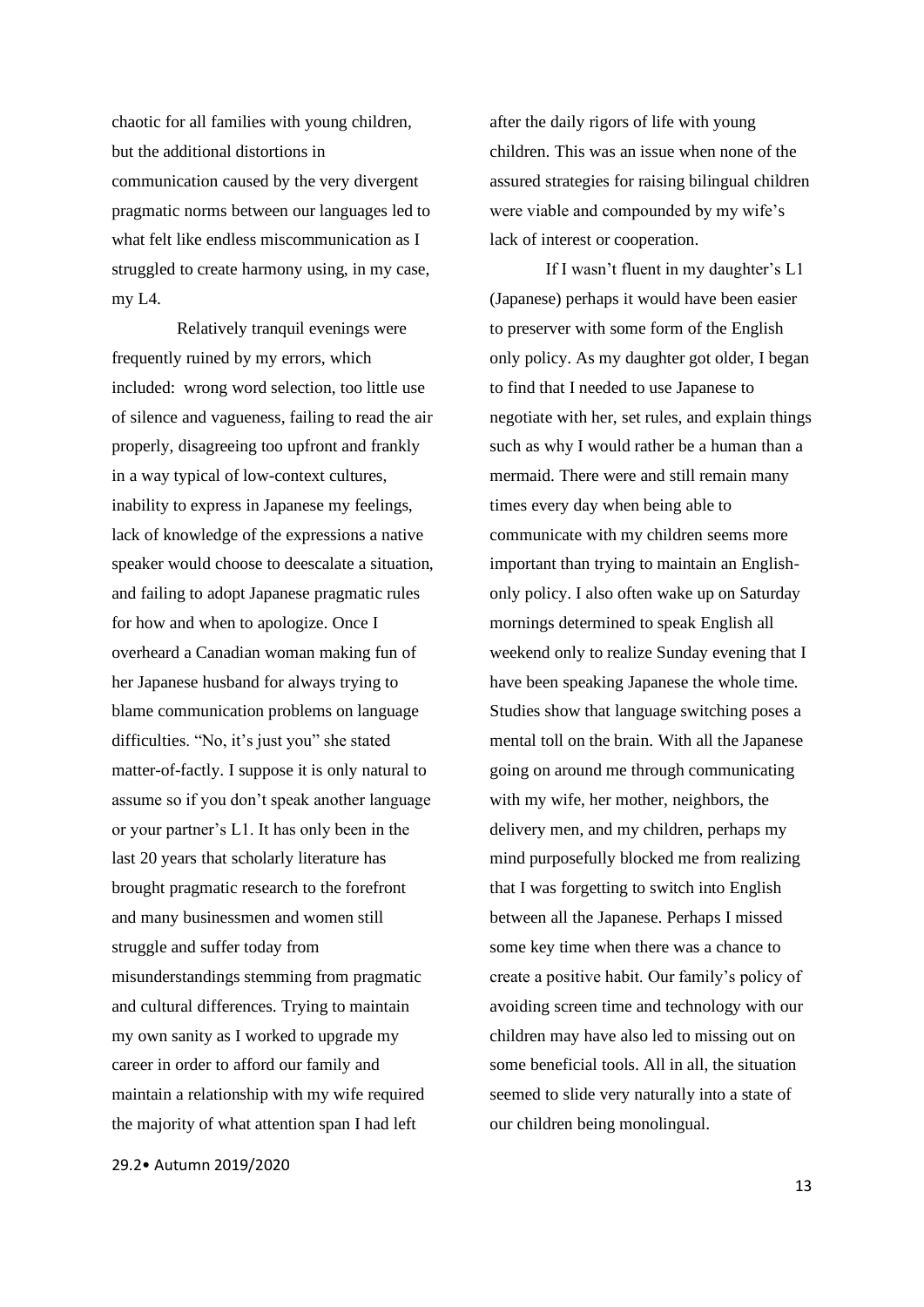The strategies I employed through most of my children's early years to combat this state of affairs can be briefly summed up as reading books in English most nights, insisting on English when they make requests, trying -- though often failing -- to speak English with my kids, starting English Kumon at age five, and annual trips home for about two weeks around Christmas time. These trips have had some positive effects, but my daughter took quite a while to warm up to my family and rarely made an effort to communicate with them in English. My brother was convinced for three years that my daughter disliked him, unable to see past the obdurate way she reacted to him. In the early years I was more hopeful that my children would learn to speak English by endeavoring at home, but it slowly became more and more apparent that only longer periods of time abroad were going to do the trick, and time was ticking. In the last four years I had managed to get my master's degree and sort out my career, but by then my daughter was already six.

Before going into the American school situation, this interview with my wife, taken about five months after the trip, will underscore some of what has been discussed so far.

(translated from Japanese)

Me: You used to resist family English time, like when I would push for even five minutes of English-only time, but recently you have changed your mind. What led you to do this?

29.2• Autumn 2019/2020

Wife: Well, it's that I've just come to realize that speaking English is an important skill both for my career and for the children. And especially, I've finally grown up myself. I've stopped getting irritated and annoyed when we speak English.

Me: Before, what was it that made you so irritated speaking English during English time? That the kids were really small and…

Wife: Yeah right, there was no time to deal with anything other than just getting through the day.

Me: Okay, so what are the most important things for you in raising our daughter?

Wife: For her to be able to be herself while also having the capacity to avoid bothering other people.

Me: Okay, I see. How important do you think it is for our daughter to be fluent in English?

Wife: Well, it's very important. They have to become fluent in English, considering both that it's essential for current society and their heritage.

Me: Have you felt like that since the beginning or is this something you have come to believe recently?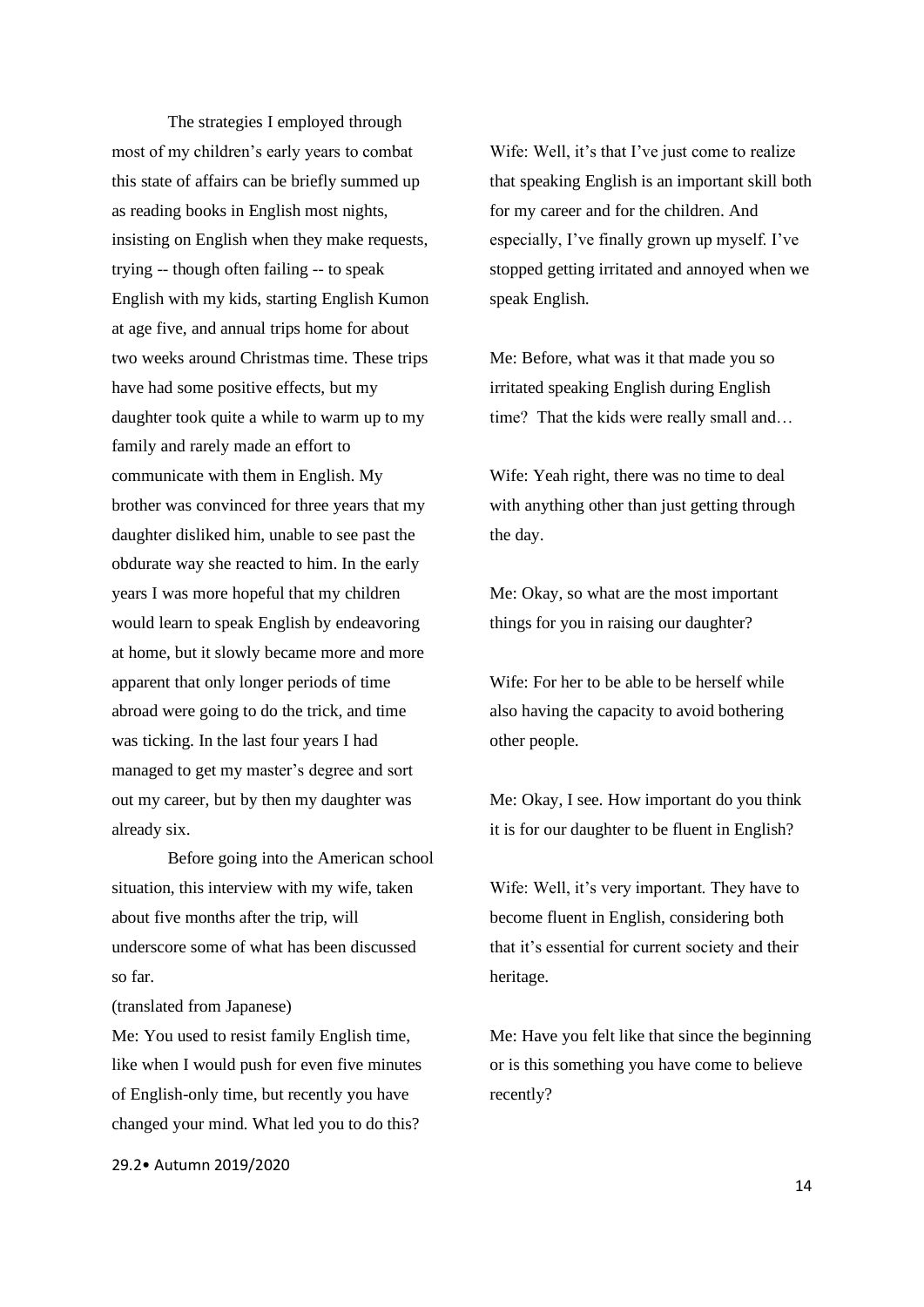Wife: Well I guess from the beginning, but early on I didn't really think about how they would learn to speak English. So my thoughts haven't really changed, but back then I didn't really understand what we should do.

Me: I see. Finally, if our daughter doesn't seem to be becoming bilingual with our current strategies over the next few years, what do you think we should do to help her become fluent in English?

Wife: Definitely study abroad. For like two years.

Me: Like for the first two years of junior high school?

Wife: Maybe more like the last year of junior high or in high school. Actually, I suppose they would become more fluent if they study abroad in junior high or high school, but wouldn't just going to university overseas be good enough? I think it is very important for them to understand Japanese culture.

Me: Don't you think that our daughter has a pretty good understanding of Japanese culture?

Wife: Umm, I don't think so. She is still too little.

#### **The School**

The school situation in Louisiana is very different from a large portion of the United States, but more common in the

29.2• Autumn 2019/2020

southeast. Baton Rouge is still a city that is mostly segregated with most families of African descent living on the north side above Florida Boulevard and WASP families living below. Often, the closer to Florida Blvd. you get, the higher the crime rate. The line for schools is drawn along the public/private divide with almost all white families placing their children in private schools of a variety of religious affiliations and price points. For example, nestled in a neighborhood far from downtown or Florida Blvd. and coming in at close to \$20,000 per year, The Episcopal School of Baton Rouge is at the pinnacle, whereas Christian Life fellowship just on the other side of the bayou behind our house only costs about \$5,000 per year. My upper middleclass parents sent both me and my brother to Episcopal.

The public schools are left to the city's minority and low-means families. For a variety of reasons, I decided to stick with the public-school system. Our school, Westminster, was in a nice neighborhood, and even though its catchment area was almost entirely in the south of the city, my daughter was the only white-looking student in her class of 19. In accordance with desegregation rules, students of African ancestry have been bussed down since the 1956 historic United States Supreme Court ruling in Brown vs. the Board of Education. In response, most WASP families in our schools' catchment area put their children in private schools. Of the faculty and staff at Westminster, only the librarian and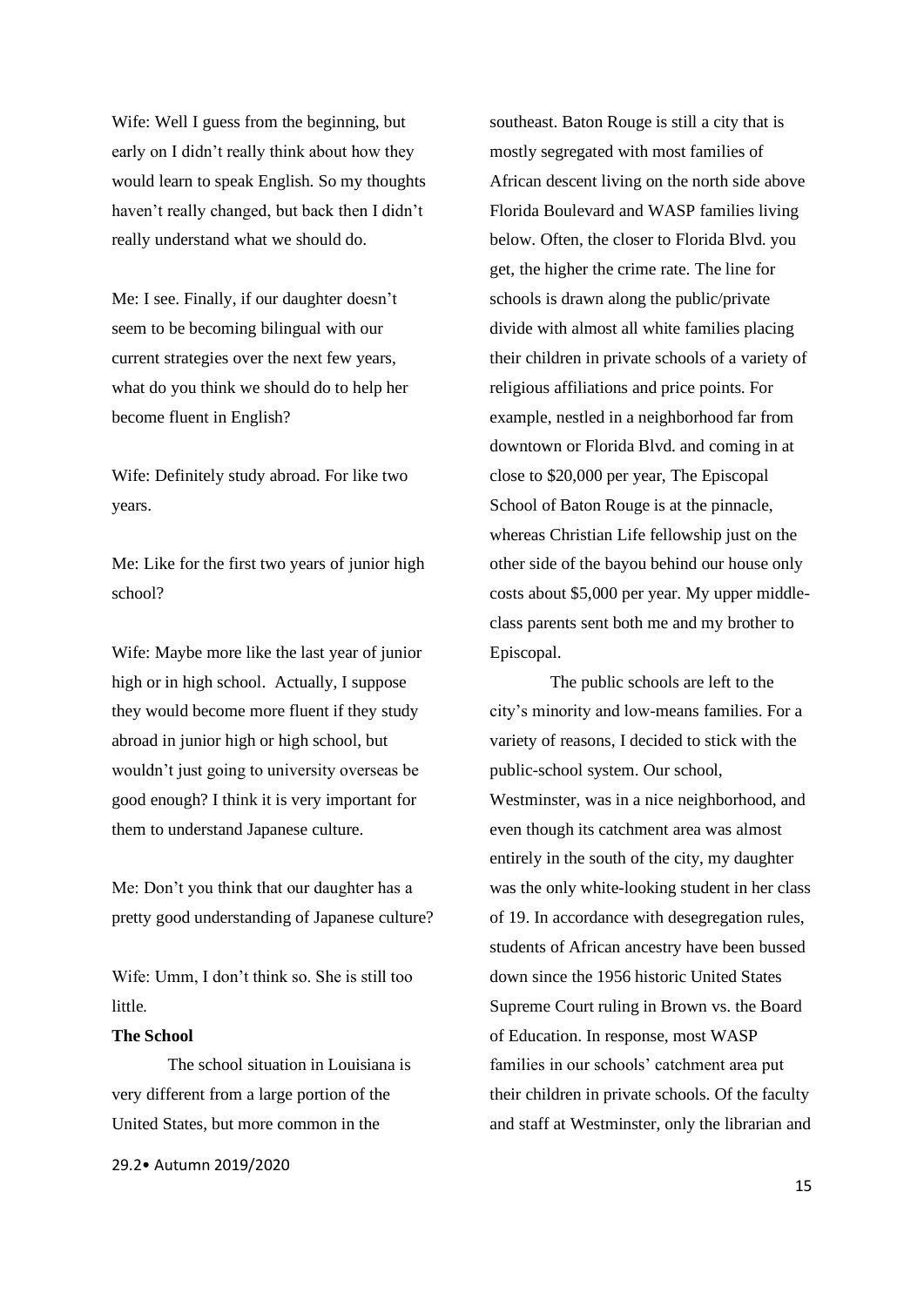two teachers appeared to be of European descent. For me, this felt good somehow to add some diversity to my daughter's life experience.

The presentation given by the school principal on parents' night summed up the atmosphere and teaching philosophy of the school. They were completely focused on the 'No Child Left Behind' Bush administration program that had been only somewhat modified into Every Student Succeeds Act (ESSA) by the Obama administration. These programs are highly focused on test scores. The school was currently performing at rank D on a scale from A-F (excluding E), and in order to get more funding (and other benefits described during the presentation), their goal was to reach C rank. To do so, they needed to raise all of the kids' reading, writing, and math test scores. Their primary strategy was focused on fostering more parental involvement. There was free soda and cookies for attending parent's night. If your kids were hungry, there was some extra food. A fun teacher introduction was prepared with a soundtrack blasting through a horribly derelict sound system while the teachers flew through confetti one by one to boxing-ring-style introductions and cheers from the audience. The teachers and principal were all very approachable, friendly, and implored that parents take more responsibility in their children's education.

 Our teacher, Mrs. Singleton, was very professional, experienced, and devoted to her

job. She knew precisely what the kids needed to learn for the tests and had all the research and program information she needed to reach the school's goals for the students. The school distributed a red folder to each child that included the list of common core words for communication at each grade level, pamphlets on how and why you should help your children with their daily homework, as well as lots of legal documents to sign. This folder was sent back home each day containing announcements, a daily report from the teacher on your child's performance, the daily writing task and arithmetic task, a check sheet to mark that your child had read a book, as well as any additional classwork that your child failed to complete during the day, and a free dress card if they had performed very well that day.

The daily focus throughout the year was on making sure the kids learned everything they needed to improve their test scores. Mrs. Singleton was focused on not letting kids fool around and was really in my daughter's face a lot because my daughter was accustomed to being able to tune out at elementary school in Japan. The ESL specialist, who met me and my daughter twice, said the teachers use a forceful style because the black children respond well to it. At first, I thought the specialist would be helping my daughter more often, but he was only at the school once a week. However, Mrs. Singleton was very keen on figuring out how to reach my daughter and she reached out to me and the ESL specialist. I was pretending we were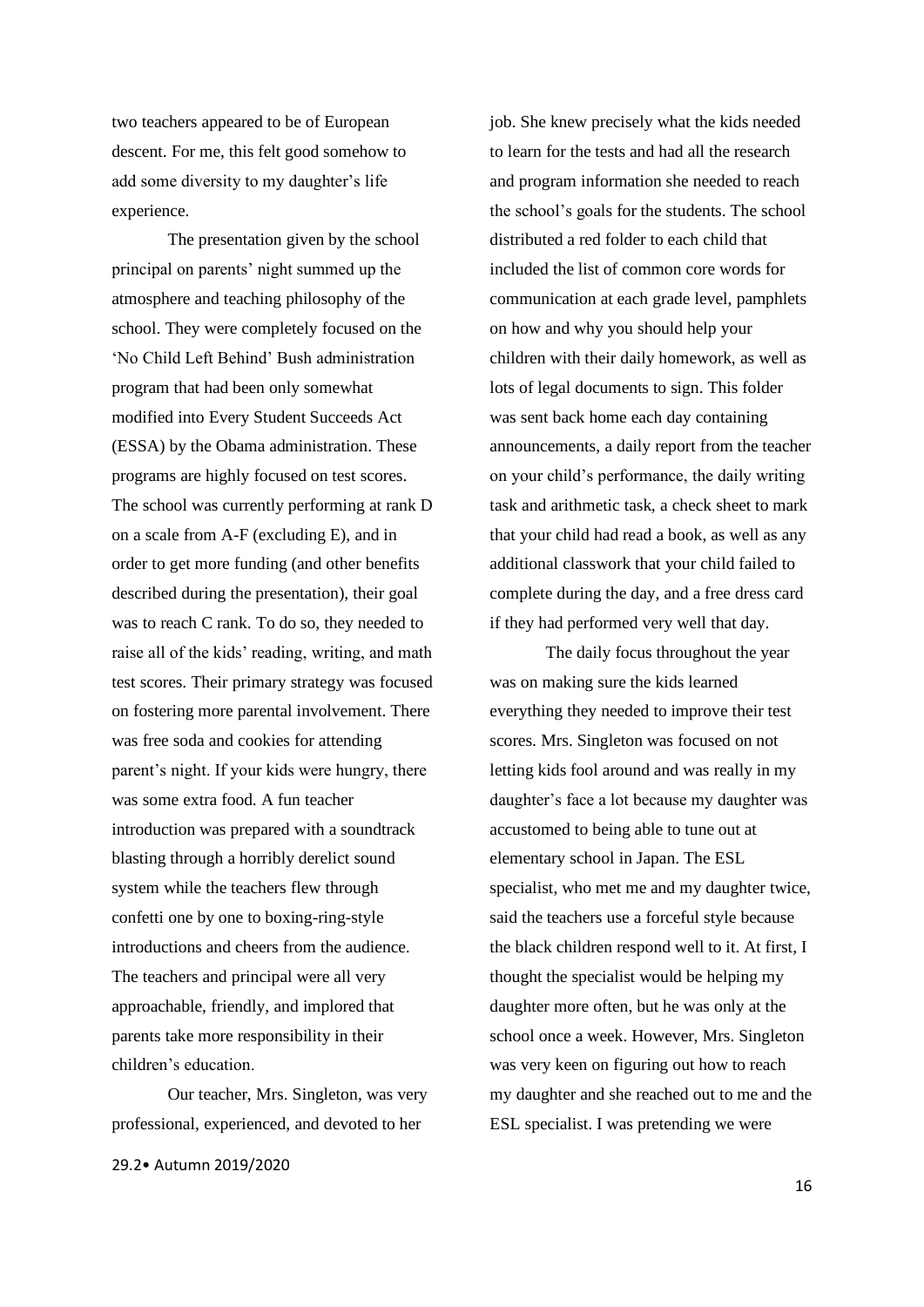going to stay there all year, so I sometimes wasn't sure what to tell her when she would say things like 'I know she isn't understanding a lot of what is going on now, but at the end of the year she will need to know everything we are teaching as it will build up a lot each year. If she falls behind, things will only get worse in second and third grade.'

For the last three weeks of school, my daughter was allowed to spend quite a bit of time under her desk when she got upset or tired of studying, and Mrs. Singleton tried to be a little more reserved with her overall. My daughter's general assessment of each day was that she spent a lot of time under her desk, the teacher was always getting angry, she enjoyed playing at lunch with her friends though play time was too short, and the cafeteria food (though free to all) tasted really terrible. She said she learned how to talk to her friends with body language and hand gestures. Both Mrs. Singleton and my daughter remarked how much she really enjoyed her duty in the cafeteria checking each kid's tray to make sure it was cleared off before being set on the conveyor belt to the dishwasher, though when I interviewed her five months later she said she didn't enjoy the task that much. She insisted that she never wanted to go back because it was not fun at all, and that the whole trip was generally not fun. She said some of the math activities were 'about one millimeter's worth of fun', but that otherwise she didn't enjoy class, though she did make a friend and they often played hula-hoop and

29.2• Autumn 2019/2020

other games together outside. As she mentioned several times, she thought play time was too short.

#### **On Her English Improvement**

Writing this article six months later I can really see the impact those six weeks had on my daughter's ability to understand English, including long-term boosts to her listening ability, vocabulary, and pronunciation, but at the time progress seemed pretty slow. I had held hopes that by the end of the six weeks I might be able to converse with my daughter in English as I had heard from a number of other mothers who had done the one-month school-back-home adventure. However, in our case, her progress was at a mostly nonverbal level. She learned to recognize a lot of basic vocabulary, so she could understand me and her grandparents more, but her only speaking achievement was being able to play *Go Fish* all in English. When I would pick her up each day at 3:30 she would instantly burst into splatter gun-rate Japanese as I would drive her to the library, Chuck E. Cheese, or the supermarket.

It was an exhausting trip for me as I tried to make up for how grueling the school days were for her by making the rest of the time as enjoyable as possible. This was in part due to her personality. She can often get very upset and refuse to do anything or explain why she is angry. She was kicked out of both English and Hula dance classes at a studio in our neighborhood because of her behavior and I was worried what might happen if she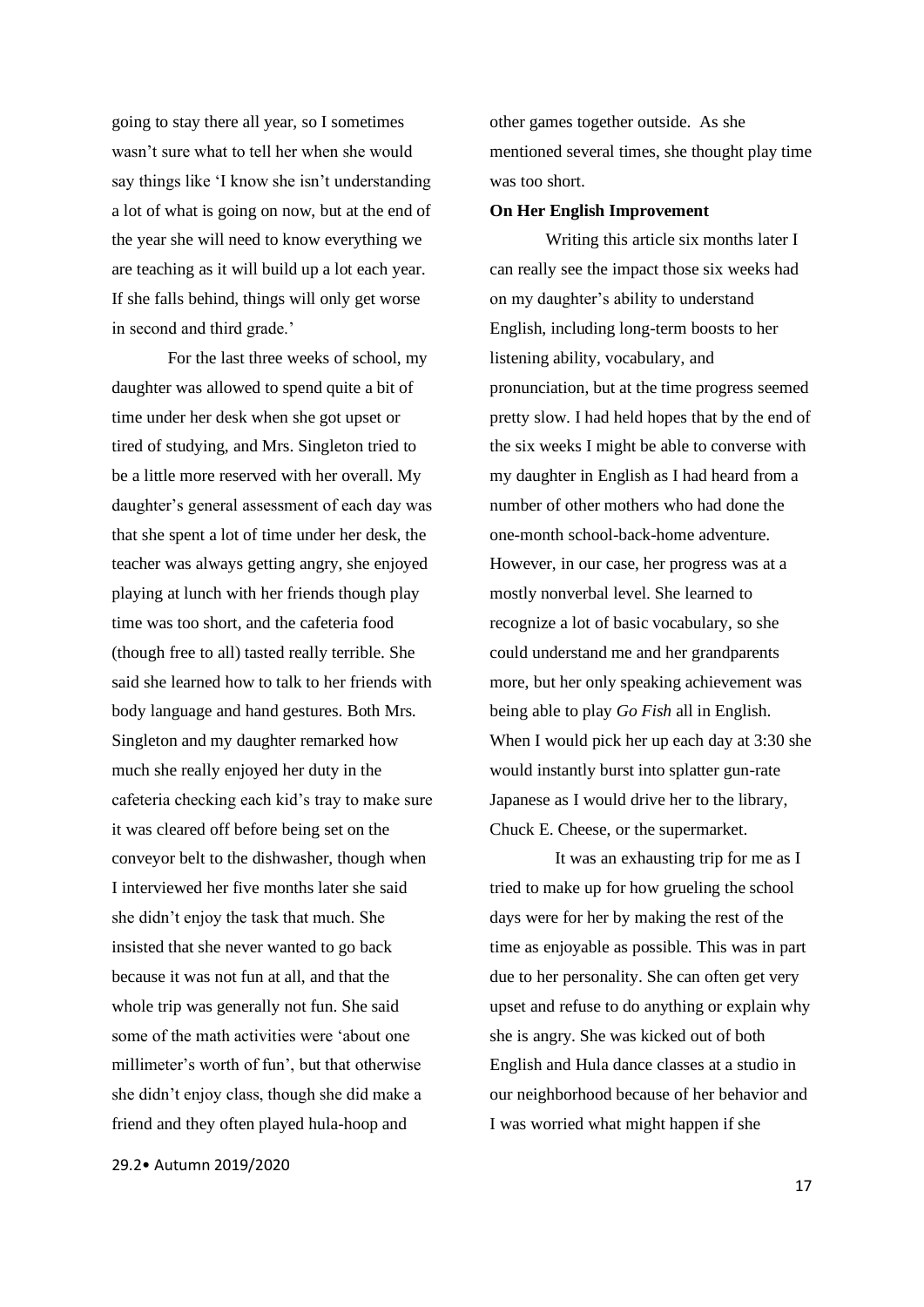became too unhappy. Weekends were spent at alligator farms, zoos, or water parks. I read four or five books to her each night, cooked whatever she wanted to eat, and let her suck her thumb to her heart's content while watching cartoons after her homework was finished. My deepest fear in the beginning was that she would refuse to go to school, so from that perspective the trip was a huge success. Realizing that my son would be ready for kindergarten this coming summer and that another six-week trip with both of my children would really help them start speaking English, I mentioned it to my wife when she picked us up at the airport. My wife spent the next hour in an angry scowl incredulous that I could think of doing anything other than prioritizing attending the 2020 Summer Olympics.

# **Pandemic Update a Year on - September 2020**

Things have changed greatly since I first wrote this article in the beginning of the year. The Corona virus situation in the U.S. is not good and among many factors, the fact that Japan is still not letting permanent residents back into the country means that any plans for another American school experience are on indefinite hold. One positive recently is that my daughter has outgrown most of her behavior problems. Though she refused to sit in her desk for the first week of second grade at our school here in Fujisawa, she no longer displays most of the personality issues that were daily problems last year and she enjoys going to school. We flirted briefly with me

29.2• Autumn 2019/2020

only speaking English on Sundays, but for a variety of reasons that has fallen by the wayside. She has kept up with her English Kumon, but my wife has now lost any interest again in our children's English ability as she is now focused on transferring our daughter into a prestigious school in Yokohama despite it being about 70 minutes door-to-door one-way. The motivation for this is a combination of primarily three factors: 1) biased against public schools based on her own experience growing up in downtown Yokohama, where it is more common for parents who can to avoid the public schools, 2) the fact that my daughter's first grade teacher was unusually poor (she has already been dismissed from the school), and 3) my wife's fears that her daughter will be targeted by trouble makers if she stays in the public system as she gets older. As a result, my daughter now spends about four hours a day studying for the exam in January, and even though I am against her going to private school, she has adapted to the workload for the most part, so I have tried to be supportive.

Another positive is that my daughter's listening comprehension seems to have not faded over the year. English Kumon study is clearly beneficial, though it is interesting how she doesn't connect it with the active vocabulary of the English brain she developed while in Louisiana. In a natural setting she is unlikely to use the Kumon language and more likely to use hand gestures like she did when we were in the U.S., though passively she can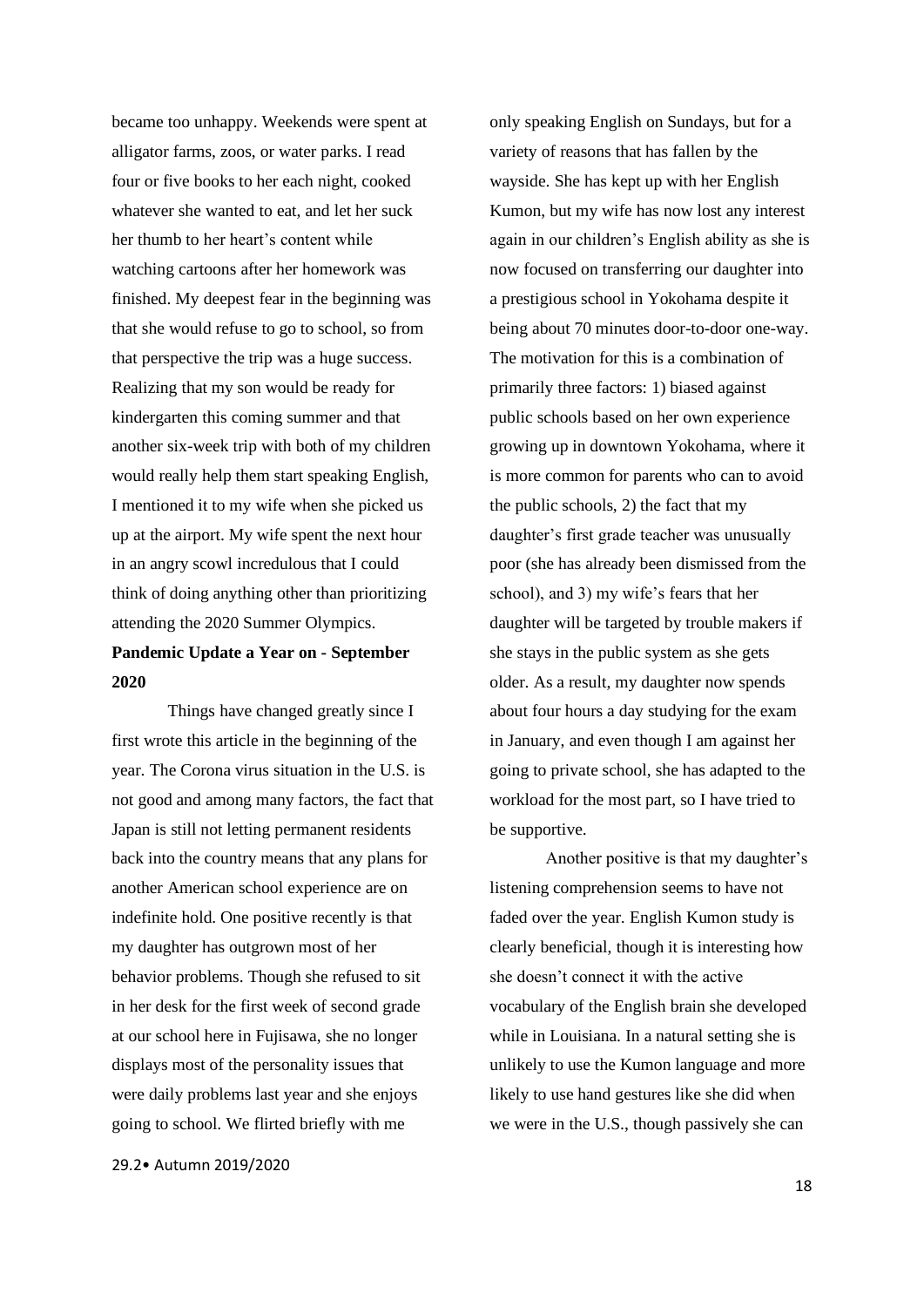recognize all of the Kumon English. Whether the combination of six-week American school experiences every other year, daily Kumon practice, along with my own efforts, will help her to become bilingual seems a bit of a long shot. More likely it will serve as helpful

preparation for that inevitable year abroad she will most likely have to undertake if she is to be fluent in English. At this moment a year on, improvements in her attitude and ability to control her own behavior suggest that future trips will bear more fruit. To be continued…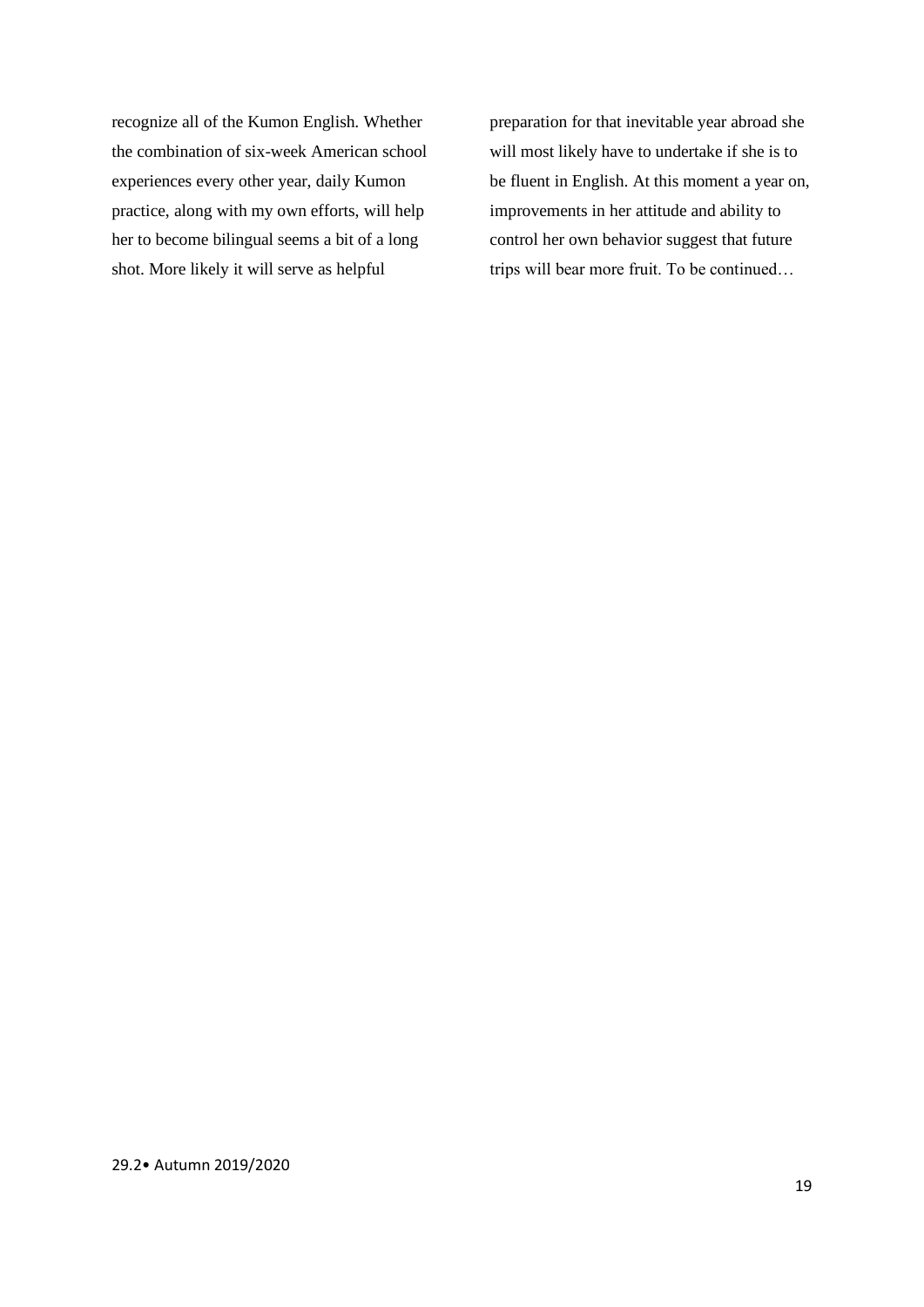<span id="page-19-1"></span><span id="page-19-0"></span>**Harry Potter and the Cursed Child, Parts One and Two**: Reviewed by Alexander McAulay

*Harry Potter and the Cursed Child, Parts One and Two: The Official Playscript of the Original West End Production* (2016), by Jack Thorne, based on an original new story by J.K. Rowling, John Tiffany & Jack Thorne. London: Little Brown, 343pp.

The ideal reader of this review is someone like me, a father raising a bilingual son who is a reluctant reader. It probably also helps if the son has not read the Harry Potter novels (which may be a given if the son is a reluctant reader).

*Harry Potter and the Cursed Child* is the eighth book in the Harry Potter series. Unlike the first seven, it is a play, not a novel, and was written by Jack Thorne and John Tiffany, with J.K. Rowling contributing to the story idea (although reading around online suggests there are slightly conflicting views about the exact role division). The story concerns Albus, the younger son of Harry Potter, going off to attend Hogwarts School of Witchcraft and Wizardry. Harry, who is now Head of the Department of Magical Law Enforcement at the Ministry of Magic, has a slightly fractious relationship with Albus. This isn't helped when Albus becomes friends with Scorpius Malfoy, son of Draco. Old rivalries are reignited, and chaos ensues, when Albus sets out to right some wrongs from his father's time at Hogwarts.

In the summer of 2016, I was astounded when my son Jason, who was then 13, asked me to bring back *Harry Potter and the Cursed Child* from the UK. Somehow the hype around the project had reached his ears. My daughter was an avid reader in her elementary school years, but Jason never took to independent reading, and had to be forced,

29.2• Autumn 2019/2020

badgered, and coaxed into read-aloud sessions with me. But the Harry Potter books never featured in the reading history of either child, who are now 19 and 17 years old. They had no interest in reading any book that they had already seen the film version of, and as the Harry Potter DVD boxset was regularly taken down from its shelf in our house, the books were never touched. I always had a pang of regret about this, as the Harry Potter series of books seems to bring so much joy to its readers, and I'm aware of the studies that claim the books help to boost child literacy (e.g. Dempster et al. 2016). When I talked with my son in the summer of 2016, I told Jason that the *Cursed Child* book was a play, not a novel, but he wasn't sure of the distinction and didn't want an explanation. "I asked you to get me a book so why are you complaining?" seemed to be the thrust of his teenage outrage. To be fair, he had a point. I brought the book back and over the autumn in 2016 we read through it in our usual pattern, with me reading aloud and Jason listening, and also looking over my shoulder and reading along about 70 percent of the time. These reading sessions took place mostly in the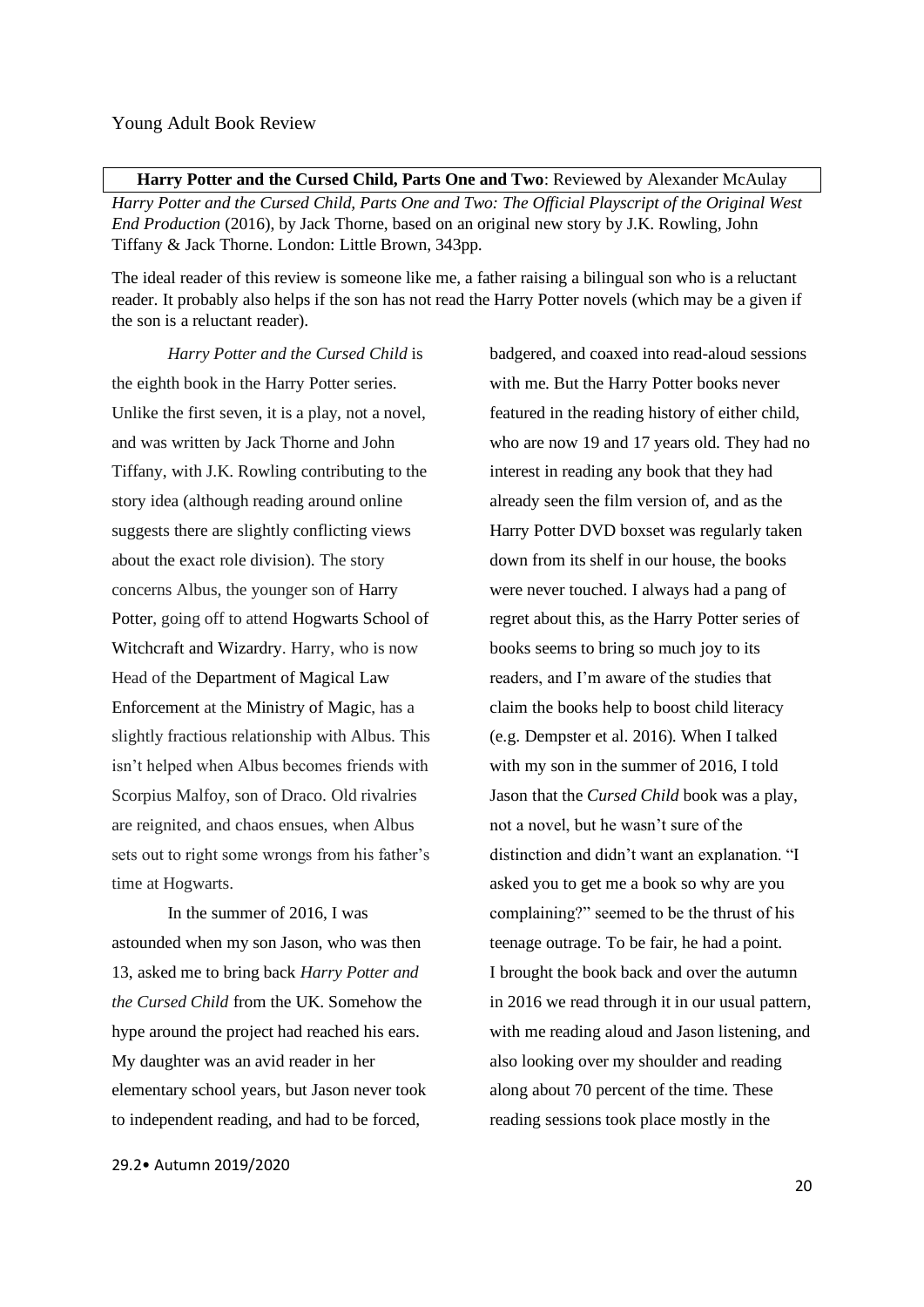evenings or on weekends, but there would be long gaps between sessions. Reading with Jason has always been more impromptu than scheduled. At 343 pages the book is quite long, but the play format leaves more white space on the page than a novel, and we went through the book quite quickly.

Three factors accounted for our brisk reading. First of all, and most importantly, *Cursed Child* is a riveting story. It has all the familiar and successful Harry Potter elements: the magic, the humor, the quirky characters, and the plot twists. There is also some timetravel involved, which made Jason and I remember many episodes of *Doctor Who,* and led to those 'paradox' conversations that always arise in time-travel tales: "If character A has gone back in time and killed character B, then why is character C still grumpy, as his grumpiness is supposed to be because character B bullied him, but character B is dead in this timeline, so…." I would deliberately prolong these conversations, to have Jason continue in his extended production of English. In addition, some weighty themes are thrown in, such as the trials and tribulations of aging (with Harry and friends now middle-aged). A key component in the story is Harry's struggle to bridge the generation gap and communicate effectively with his son Albus. These points in the story often led to Jason and me chatting about our own relationship and communication, prompting us to look back on moments when we hadn't always gotten it right. These

29.2• Autumn 2019/2020

elements are dealt with skillfully in the story – there is an emotional authenticity in their rendering, and I think that is what makes them good conversation starters.

The second factor was Jason's incredible memory for detail about the Harry Potter universe. In combination with my terrible memory of the films, this led to rich language exchange, as Jason constantly had to explain to me who a character was, and how they featured in the films. This became a running gag as we read through, with me claiming probably not to have seen that particular film (I've seen them all, multiple times), and Jason reminding me in exasperated tones exactly which Christmas we had watched which film, and what I had said that day that *proved* I had seen the film.

The third factor is my job as a researcher-practitioner in screenwriting. This means I am used to reading the dialoguedriven format of plays and screenplays. If you are not familiar with this format you should definitely take a look before parting with your hard-earned cash for a book that has a format your child may not want to read, or you may not enjoy reading aloud. The "visual storytelling" format involves relaying only what can be seen and heard. There is no interior monologue, and no description of how someone "thinks" or "feels", as the audience in cinema and theatre cannot see this. Most of what you see on the page is the characters' names, followed by the dialogue they deliver. There may be some stage direction, but this in